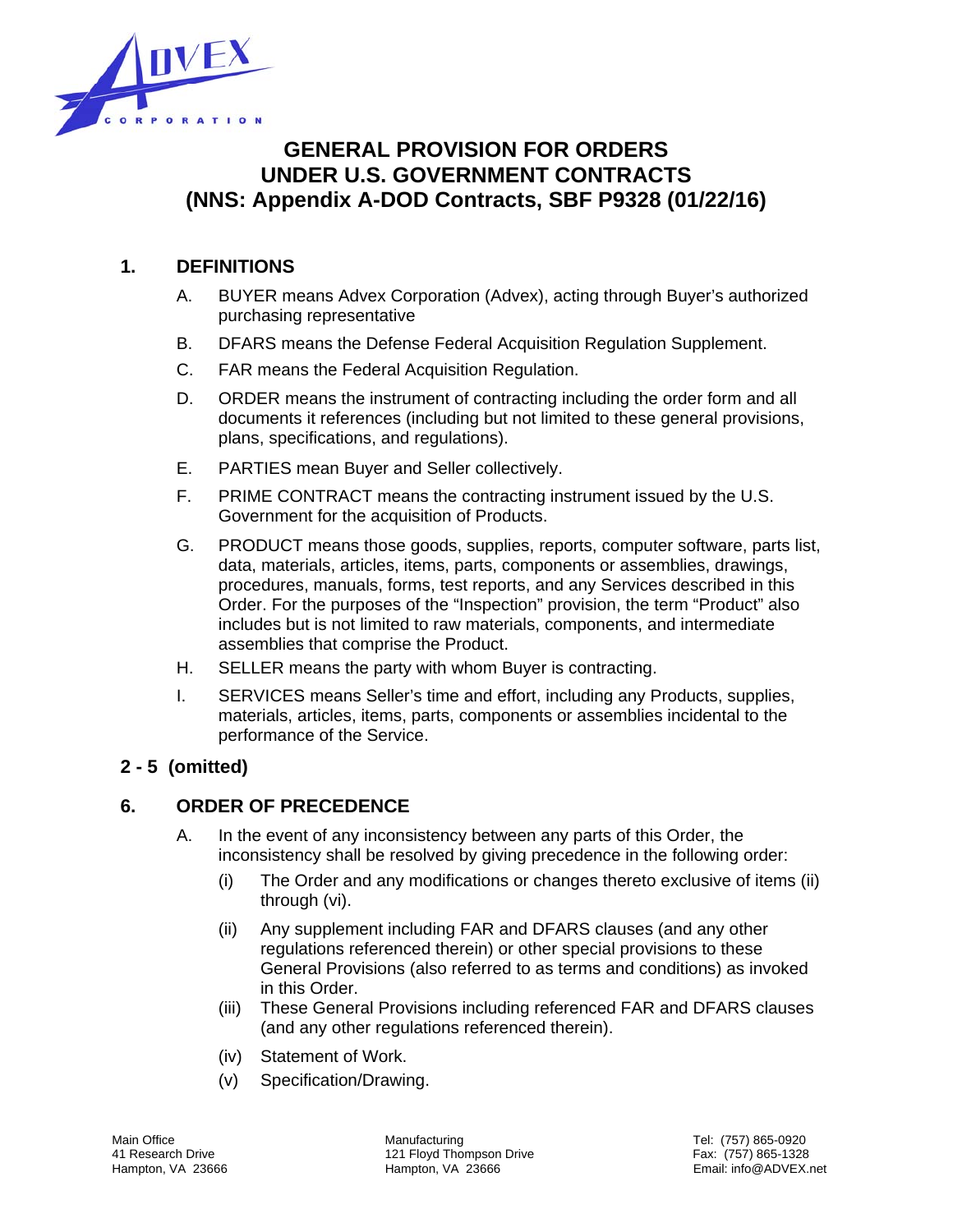- (vi) Other documents referenced in this Order.
- B. Seller shall immediately bring any inconsistencies to the attention of Buyer in writing, and any inconsistencies in or among any of the foregoing shall not be the basis for any defense of a breach of contract claim brought by Buyer against Seller for Seller's failure to perform under this Order, nor shall any such inconsistencies be the basis for any claim of any kind by Seller against Buyer unless Seller has first timely brought such inconsistencies to Buyer's attention and Buyer has failed to resolve such inconsistencies.

# **7 - 8 (omitted)**

# **9. DOD RATED ORDER**

- A. This Order supports Buyer's work under a Prime Contract with the U.S. Government. Applicable priority rating defaults to "DO," unless otherwise stated on the face of this Order. This is a rated Order certified for national defense use. Seller is required to follow the requirements of the defense priorities and allocation system regulation (15 CFR Part 700) and all other applicable regulations for obtaining controlled Products and other Products and Services needed to fill this Order.
- B. Seller shall include the substance of this provision in all subcontracts Seller places in support of this Order.

### **11. (omitted)**

### **12. DELIVERY OF SELLER DATA**

 All drawings, procedures, manuals, forms, test reports, software (including software documentation) and other data that is required to be delivered under this Order ("Seller Data") shall comply with the terms of this Order. Seller Data shall be delivered to Buyer on or before the time specified in this Order, or if no time is specified, 45 days after receipt of this Order. Seller shall submit Seller Data to the Buyer address shown on the first page of this Order unless otherwise specified in this Order. If no delivery information is specified or Seller is unsure of where to send the Seller Data, Seller shall contact Buyer's authorized purchasing representative for further instructions. Buyer may withhold payment if Seller fails to deliver any Seller Data in accordance with the terms of this Order. When furnished with the shipment, Seller shall enclose all required Seller Data in the first box of the shipment and mark the shipment, *CERTIFICATES AND/OR TEST REPORTS ENCLOSED.*

### **13. (omitted)**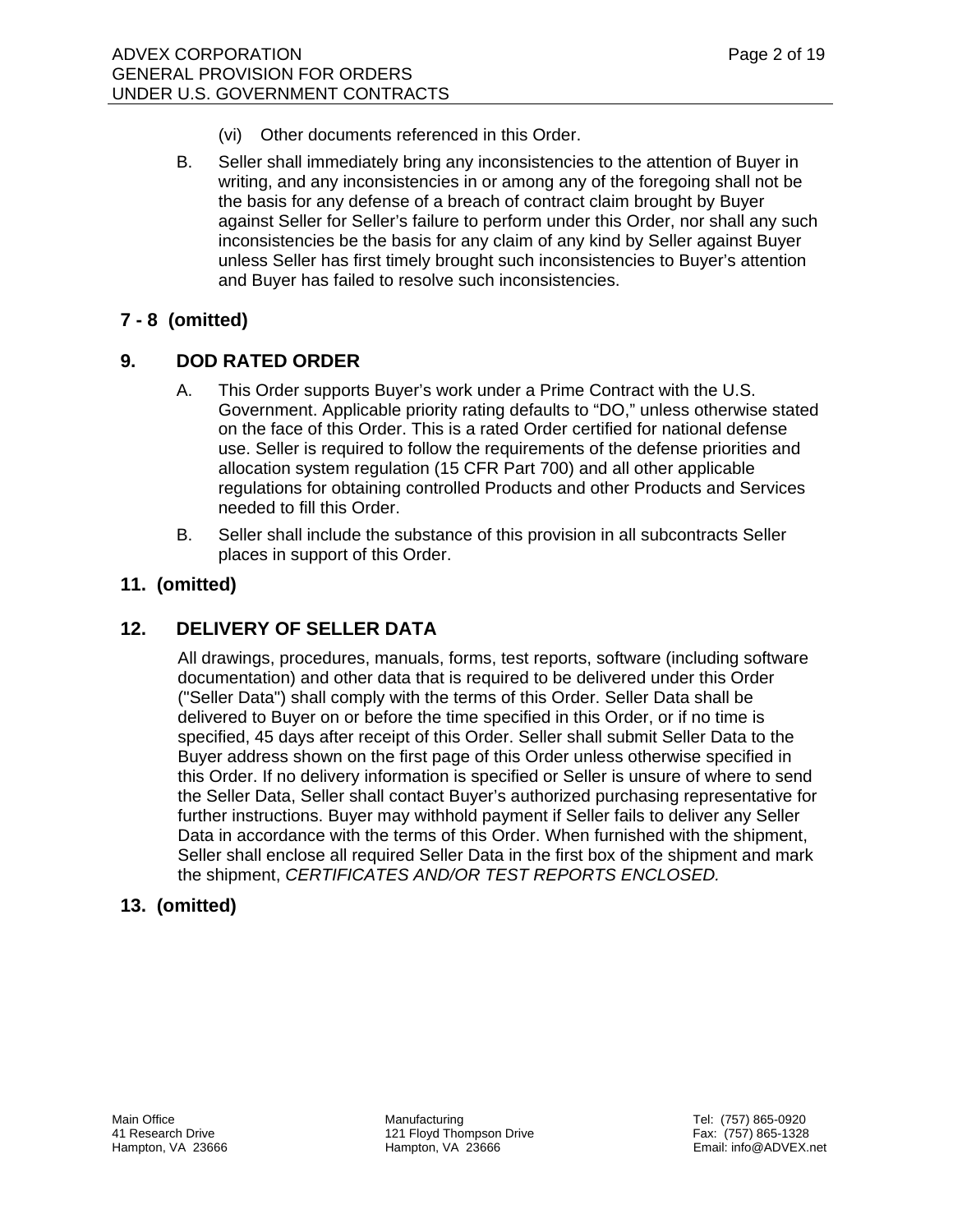#### **14. INSPECTION**

- A. Except as otherwise provided in this Order, Seller shall maintain an inspection and quality control system acceptable to Buyer to be performed on Products delivered under this Order. As part of the system, Seller shall prepare records evidencing all inspections made under the system and the outcome. Buyer or Buyer's customer shall have the right to perform reviews and evaluations as reasonably necessary to ascertain Seller compliance with an inspection or quality control system that is acceptable. The right of review, whether exercised or not, does not relieve Seller of its obligations under this Order.
- B. Buyer or Buyer's customer has the right to inspect and test all Products to the extent practicable, at all places and times, including the period of manufacture, and in any event before acceptance. Buyer assumes no contractual obligation to perform any inspection and test for the benefit of Seller. If Buyer or Buyer's customer performs an inspection or test on the premises of Seller or a subcontractor of Seller, Seller shall furnish, and shall require its subcontractors to furnish, at no increase in Order price, all reasonable facilities and assistance for the safe and convenient performance of such inspection and test. Buyer reserves the right to charge to Seller any additional cost of inspection or test by Buyer or Buyer's customer when (1) Products are not ready at the time such inspection or test is required by this Order or has been otherwise scheduled by mutual agreement of the parties, or (2) reinspection or retest of the Products is necessitated by prior rejection.
- C. Buyer has the right either to reject or to require correction of nonconforming Products. Products are nonconforming when they are defective in material or workmanship or are otherwise not in conformity with requirements of this Order. Buyer may reject nonconforming supplies with or without disposition instructions.
- D. Seller shall remove Products rejected or required to be corrected; however, Buyer may require or permit correction in place, promptly after notice, by and at the expense of Seller. Seller shall not tender for acceptance corrected or rejected supplies without disclosing the former rejection or requirement for correction, and, when required, shall disclose the corrective action taken.
- E. Seller, at its own expense, shall promptly rectify any defects discovered during any inspection or test.
- F. If Seller fails to promptly remove, replace, or correct rejected Products that are required to be removed or to be replaced or corrected, Buyer may either:
	- (i) Remove, replace, or correct the Product(s) and charge the cost to Seller; or
	- (ii) Terminate this Order for default.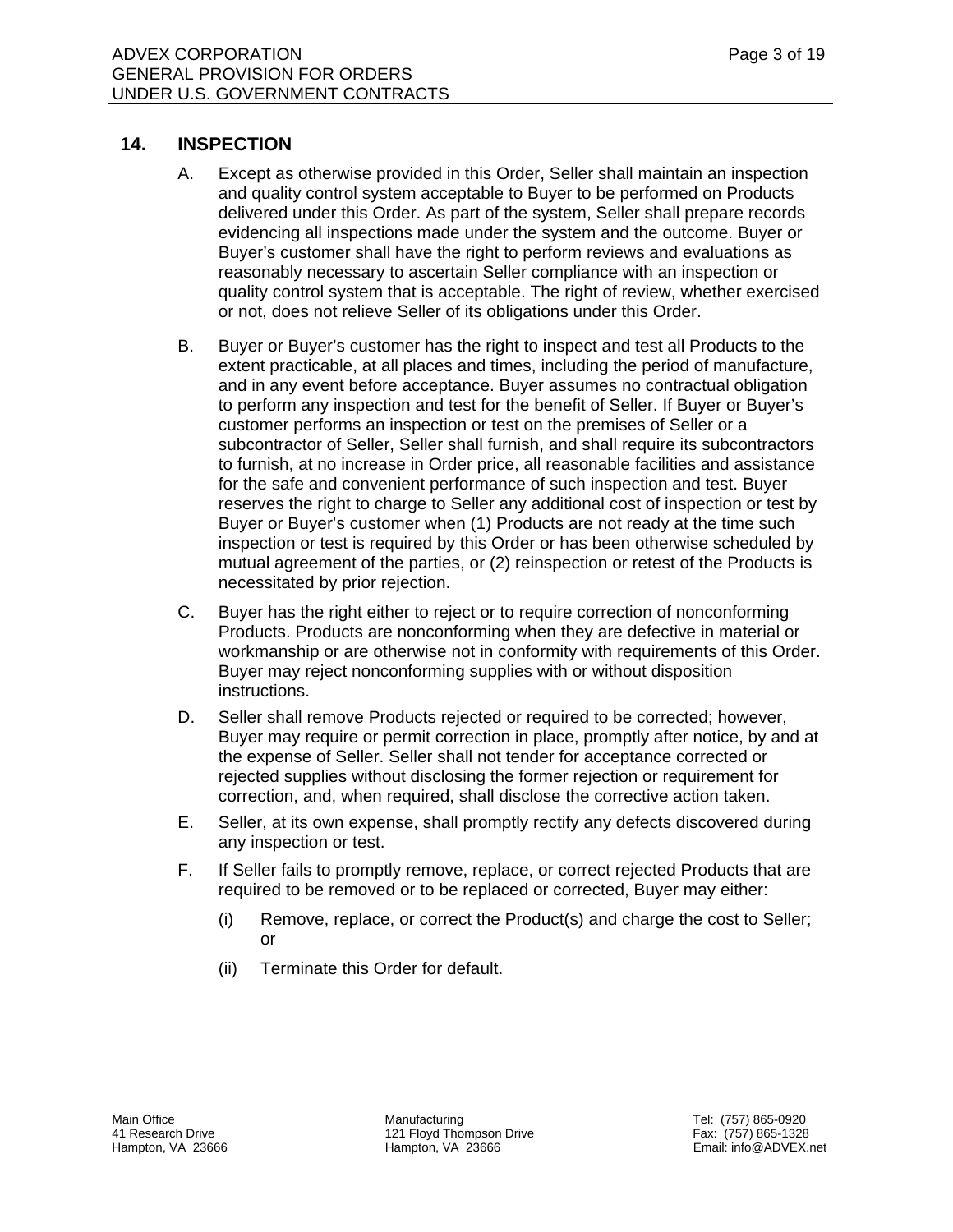If Buyer elects to correct the deficiencies in the Product(s), then the parties agree that Seller will pay Buyer's actual costs and Buyer's labor at Buyer's fullyburdened hourly rates (as appropriate) utilizing the then-current Governmentapproved rate set authorized for change-order activity. If Seller fails to correct or replace the Product(s) within the delivery schedule, Buyer may require their delivery with an equitable price reduction. Failure to agree to a price reduction shall be a dispute.

- G. Products that have been reworked or repaired by Seller after having been rejected by Buyer shall be identified as "Resubmitted." Seller shall annotate the packing slip with the words "Resubmitted Material," the reason for the previous rejection, and the Buyer Inspection Report, Discrepancy Report, or Quality Notification Number if known. If the Products were inspected at source and rejected, such information shall also be annotated on the packing slip.
- H. Seller shall flow down the substance of this provision to all of its suppliers engaged for performance under this Order.
- I. Neither Buyer's in-process inspection nor Buyer's approval of any of Seller's drawings, procedures or other submittals shall: (i) constitute acceptance of any work; or (ii) relieve Seller of complying fully with all of the requirements of this Order.

# **15 - 16 (omitted)**

# **17. SUSPECT/COUNTERFEIT PARTS**

- A. "Suspect/counterfeit parts" are parts that may be of new manufacture, but are misleadingly labeled to provide the impression they are of a different class or quality or from a different source than is actually the case. The term "suspect/counterfeit parts" also includes refurbished parts, with or without false labeling, that are represented as new parts or any parts that are designated as suspect by the U.S. Government, including but not limited to parts listed in alerts published by the Defense Contract Management Agency under the Government-Industry Data Exchange Program (GIDEP).
- B. Seller will ensure that suspect/counterfeit parts are not incorporated into any Products. The intentional or unintentional use, incorporation, or delivery of suspect/counterfeit parts is strictly prohibited. This includes a suspect/counterfeit part being provided either as an end item deliverable or as a component or subcomponent of an end item deliverable under this Order.
- C. Seller represents and warrants that it has policies and procedures in place to ensure that none of the Products furnished to Buyer under this Order are or contain "suspect/counterfeit parts." Seller further certifies, to the best of its knowledge and belief, that no "suspect/counterfeit parts" have been or will be furnished to Buyer by Seller under this Order.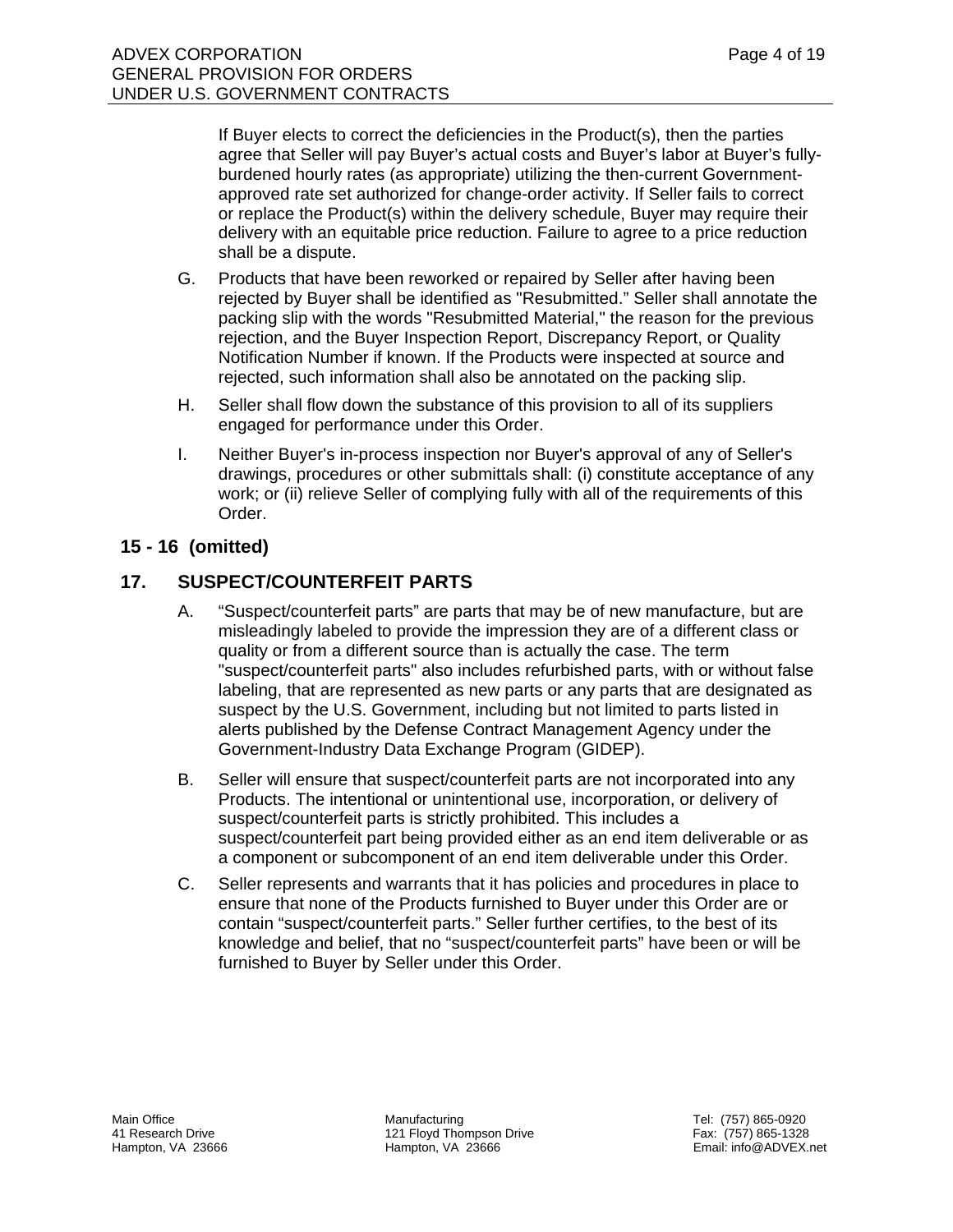- D. If Seller becomes aware or suspects that it has furnished suspect/counterfeit parts or if Buyer determines, including as a result of alerts from the U.S. Government, that Seller has supplied suspect/counterfeit parts to Buyer and so notifies Seller, Seller shall immediately replace the suspect/counterfeit parts with parts acceptable to Buyer and conforming to the requirements of this Order. Notwithstanding any other provision of this Order, Seller shall be liable for all costs incurred by Buyer to remove and replace the suspect/counterfeit parts, including without limitation all costs incurred by Buyer relating to the removal of such suspect/counterfeit parts, the reinsertion of replacement parts and any testing necessitated by the reinstallation of Seller's Products after suspect/counterfeit parts have been exchanged. The parties agree that Seller will pay Buyer's actual costs and Buyer's labor at Buyer's fully-burdened hourly rates (as appropriate) utilizing the then-current Government-approved rate set authorized for change-order activity. All such costs shall be deemed direct damages.
- E. Buyer may, at its discretion:
	- (i) Remove and or retain or both all Products supplied by Seller that are suspected of being or containing suspect/counterfeit parts pending reporting to the appropriate law enforcement authorities and final disposition of the Products by them. Seller shall be liable for all costs relating to Buyer's removal and retention of the suspect/counterfeit parts.
	- (ii) Turn over to the appropriate authorities (*e.g.*, without limitation, the Defense Criminal Investigative Service, Naval Criminal Investigative Service, Federal Bureau of Investigation, Offices of the Inspector General, etc.) any Products suspected of being or containing suspect/counterfeit parts and reserves the right to withhold payment for the Products pending the results of any investigation or proceedings related to the matter.
- F. Seller's warranty against suspect/counterfeit parts shall survive any termination or expiration of this Order.
- G. Seller shall insert a clause containing all of the terms of this provision in all subcontracts under this Order.

# **18. CONFLICT MINERALS DISCLOSURE**

 Pursuant to Section 1502 of the Dodd-Frank Wall Street Reform and Consumer Protection Act of 2010 and its implementing regulations, Buyer is required to identify the presence and source of Conflict Minerals (gold, tantalum, tin or tungsten) contained in Buyer's manufactured products. HHI-NNS has implemented a comprehensive Conflict Minerals compliance program, which includes posting relevant information for suppliers at this website:

http://supplier.huntingtoningalls.com/sourcing/Conflict\_minerals.html. It is a requirement of this Order that Seller shall be familiar with this information and make all reasonable efforts to assist Buyer in identifying the presence and source of Conflict Minerals contained in the products sold by Seller to Buyer, as described further below.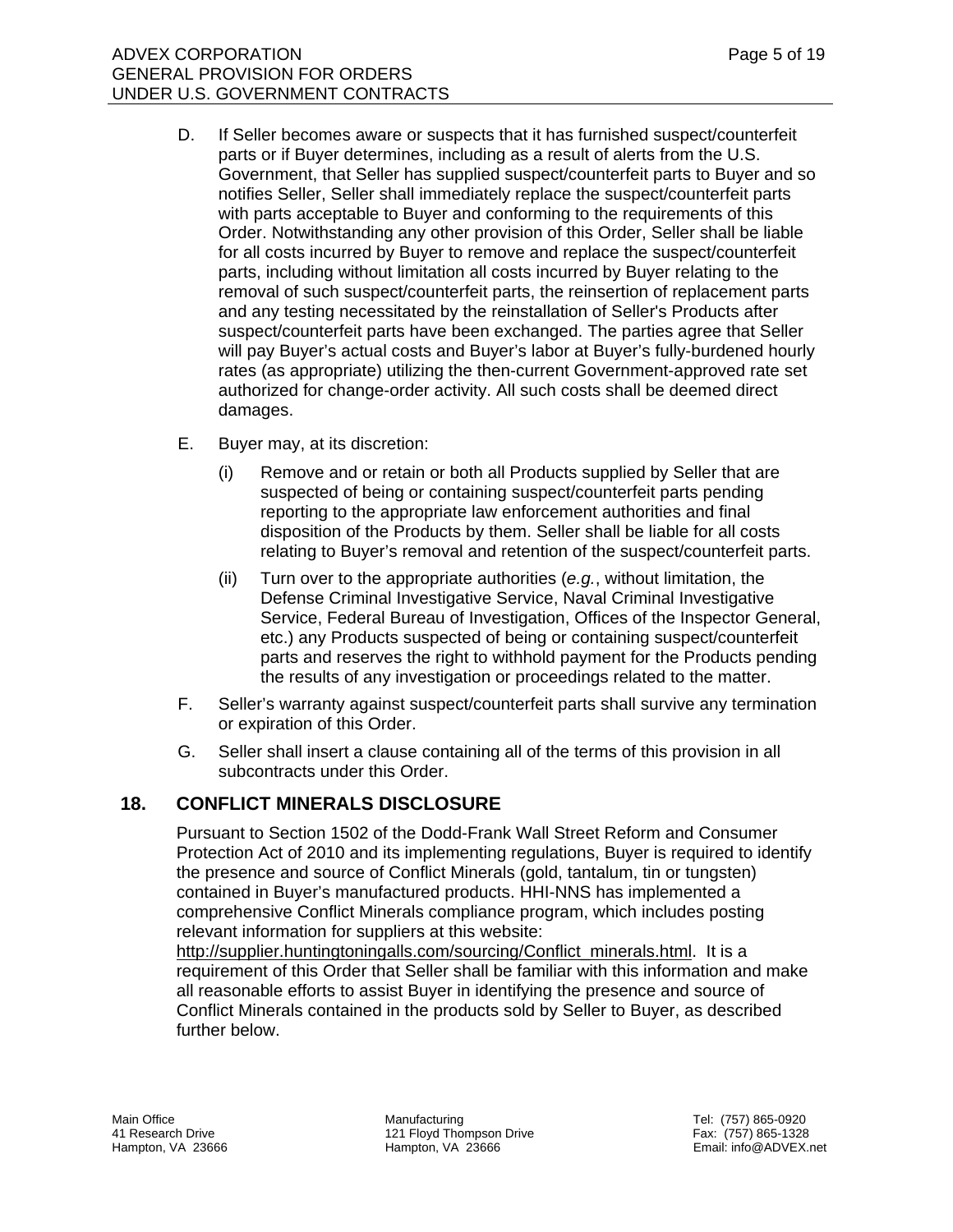A. As a responsible company, Advex Corporation supports the goal of the Dodd-Frank Act of 2010 to end violence and human rights violations in conjunction with the mining of certain minerals from areas referred to as the "conflict region," primarily located in the Democratic Republic of the Congo. The Act was established to stop armed groups in the conflict region from benefitting from the sourcing of conflict minerals in these areas.

The minerals defined as conflict minerals consist of gold, tantalum, tin and tungsten, along with their derivatives.

Our commitment:

- Advex commits to support the efforts of ending violence and human rights violations in the conflict region.
- Advex does not directly purchase any raw conflict minerals in manufacturing of it's products.
- Advex will attempt to utilize suppliers with products that are conflict free.
- Advex expects its suppliers to source products and develop reasonable due diligence frameworks and policies designed to prevent conflict minerals from not being included in its products sold to Advex.

Advex values and supports the efforts of ending violence and human rights violations in conflict areas by attempting to source conflict-free products from its suppliers.

Seller shall provide Buyer with Advex's Supplier Certification Conflict Minerals form (ADV-001) located at: https://www.advex.net/suppliers.

- B. As of the time of award of this Order, Seller represents that:
	- (i) The Product(s) Seller will be supplying under this Order do not contain (a) gold or (b) tantalum, tin, or tungsten (derivatives of columbite-tantalite (coltan), cassiterite, and wolframite); or
	- (ii) Alternatively, if the Product(s) contain gold, tantalum, tin, or tungsten, Seller agrees to provide the Buyer one of the following completed forms prior to delivery of the Product(s):
		- a. The Global E-Sustainability Initiative Conflict Minerals Reporting Template ("GeSI CMRT") available at http://www.conflictfreesourcing.org/conflict-minerals-reportingtemplate/, with "Product" selected under the "Declaration Scope or Class" field;
		- b. Written documentation about the source of Conflict Minerals in the Product(s) that provides substantively similar information to that requested by the GeSI CMRT.
- C. If the status of any Product(s) changes during performance of this Order so that the representation or information provided pursuant to paragraph A of this provision is no longer accurate, then Seller must within 30 days complete and submit updated, accurate and current information to Buyer.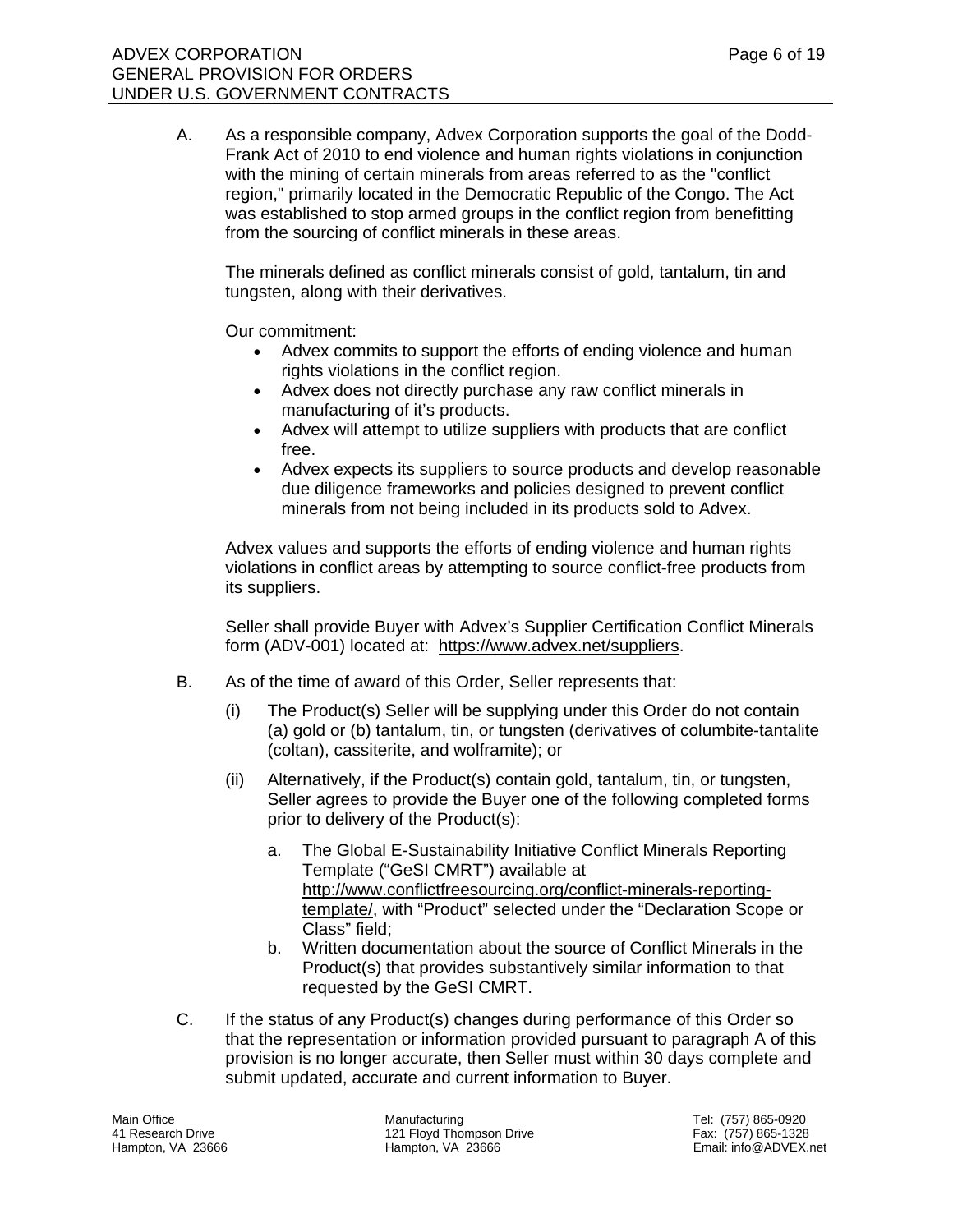D. If Buyer determines that any representation made by Seller pursuant to this provision is inaccurate or incomplete in any respect, or Seller fails to timely submit the information required by this provision, then Buyer may, at its option, either withhold up to 10% of the Order price until such information is provided or terminate this Order pursuant to the provision of this Order.

# **19 - 25 (omitted)**

# **26. BUYER OR GOVERNMENT PROPERTY**

- A. If Buyer or Government property is furnished in conjunction with this Order, it shall be furnished "as is." Accordingly, Buyer disclaims any warranty of suitability and or serviceability. Unless otherwise noted in this Order, Seller shall assume the risk of, maintain adequate insurance, and be responsible for, any loss, destruction of or damage to property provided to Seller by Buyer or the Government while such property is in Seller's possession or control. Excluding property authorized to be consumed in the performance of this Order, Seller shall return such property in as good a condition as when received except for reasonable wear and tear, or in the case of property to be overhauled or repaired, in such better condition as may be required by the terms of this Order. Seller shall control and maintain Government or Buyer furnished property in accordance with a system that meets the requirements of FAR 52.245-1.
- B. Seller shall use Buyer- or Government-furnished property only for performing this Order, unless otherwise provided for in this Order or approved by Buyer. Seller shall not modify, cannibalize, or make alterations to Buyer- or Government-furnished property unless this Order specifically identifies the modifications, alterations or improvements as work to be performed.
- C. Buyer and Government shall retain title to all Buyer- or Government-furnished property. Title to such property shall not be affected by its incorporation into or attachment to any property not owned by Buyer or the Government, nor shall Buyer or Government-furnished property become a fixture or lose its identity as personal property by being attached to any real property.
- D. Seller shall immediately discharge any lien, other than a lien held by Buyer or the Government on Buyer- or Government-furnished property.
- E. The requirements related to accounting for Buyer- or Government-furnished property also shall apply to scrap generated from Seller's use of such property, provided, however, that Buyer may authorize or direct Seller to omit such scrap from inventory disposal schedules.

# **27. (omitted)**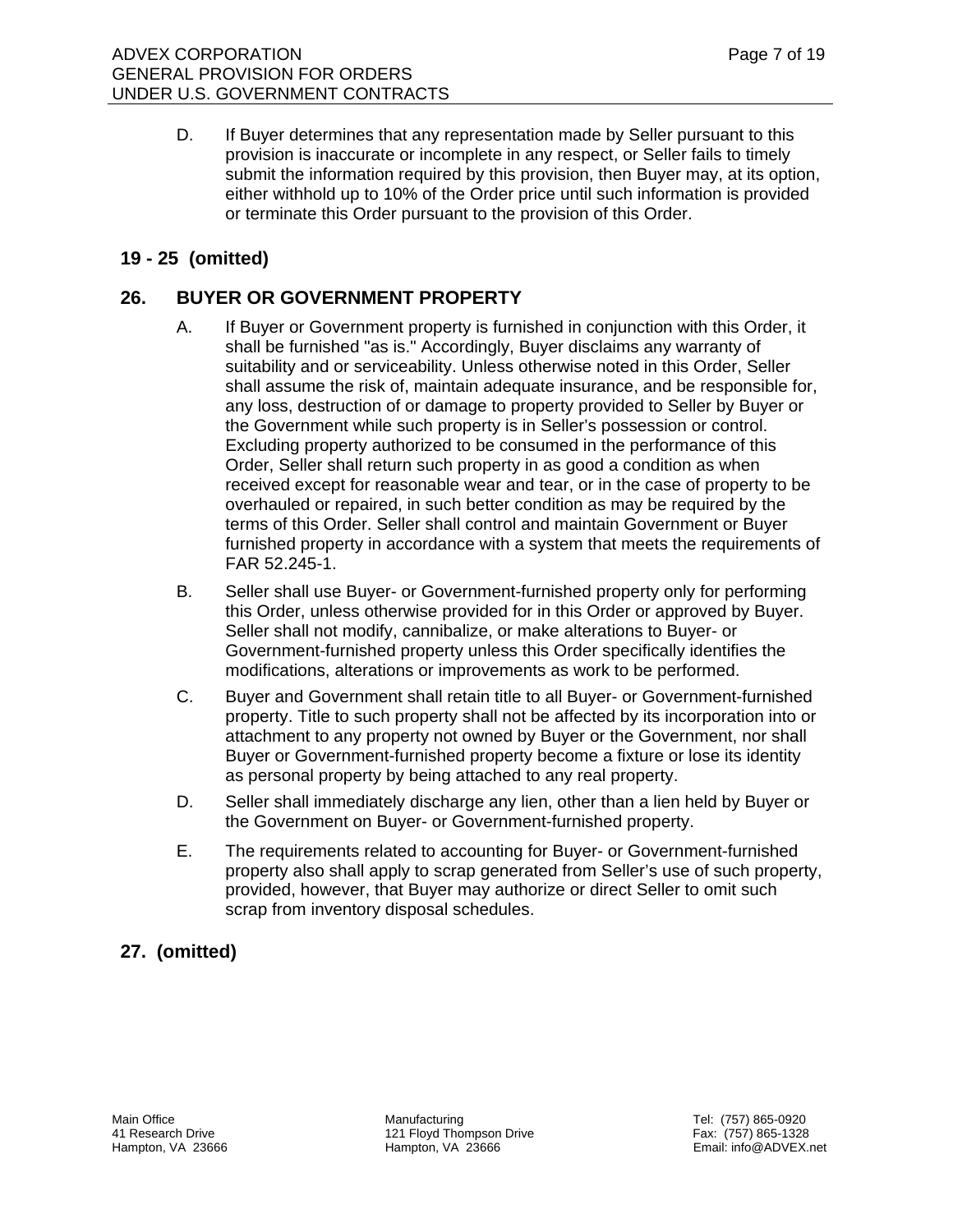#### **28. PROPRIETARY INFORMATION**

- A. Proprietary Information for purposes of this Order, means all knowledge no matter how communicated or stored Buyer furnishes to Seller, including, but not limited to, any item identified in writing at the time of disclosure as proprietary and marked with an appropriate legend, marking, or stamp identifying the data as Buyer's Proprietary Information, and includes any information marked with a restrictive legend as prescribed in DFARS 252.227- 7013 or 252.227-7014 or in FAR 52.227-14.
- B. Seller will treat all Proprietary Information transferred in connection with this Order, all copies of Proprietary Information, and all improvements, modifications, and derivations of Proprietary Information, as Buyer's property regardless of the medium on which such Proprietary Information is stored or communicated. In making copies of Proprietary Information, Seller will preserve any legend, marking, or stamp contained on the Proprietary Information.
- C. Seller may disclose Proprietary Information to its subcontractors as required for the performance of this Order, provided each such subcontractor first assumes by written agreement the same obligations imposed on Seller under this Order relating to Buyer's Proprietary Information.
- D. If a separate proprietary information or non-disclosure agreement relating to the subject matter of this Order exists between the Parties, all data, knowledge and information furnished by one Party to the other Party shall be protected pursuant to such proprietary information or non-disclosure agreement
- E. If no separate proprietary information or non-disclosure agreement exists between the Parties, Seller will keep Buyer's Proprietary Information confidential and, except as provided herein, (i) not disclose such Proprietary Information to any other person except to its officers, agents and employees who are under an obligation to keep such Proprietary Information confidential and have a need to know such Proprietary Information to fulfill Seller's obligation under this Order, and (ii) treat such Proprietary Information with the same degree of care as Seller uses in handling its own proprietary or confidential information and – in all events – with not less than reasonable care. Seller will use Buyer's Proprietary Information only for purposes necessary for performing this Order and will return Proprietary Information to Buyer upon completion of the work to be performed under this Order unless Buyer expressly agrees to the contrary in writing.
- F. Unless otherwise provided in DFARS 252.227-7013 or 252.227-7014 or 252.227-7015 or 252.227-7016, or in FAR 52.227-14 or if no separate proprietary information or non-disclosure agreement exists between the Parties, no information furnished to Buyer (whether documentary, oral, visual or otherwise) shall be considered confidential or proprietary or require any particular handling or precaution or have any restriction on Buyer's right to use, modify, reproduce, perform, display, release, or disclose such information in whole or in part, in any manner, and for any purpose whatsoever, and to have or authorize others to do so.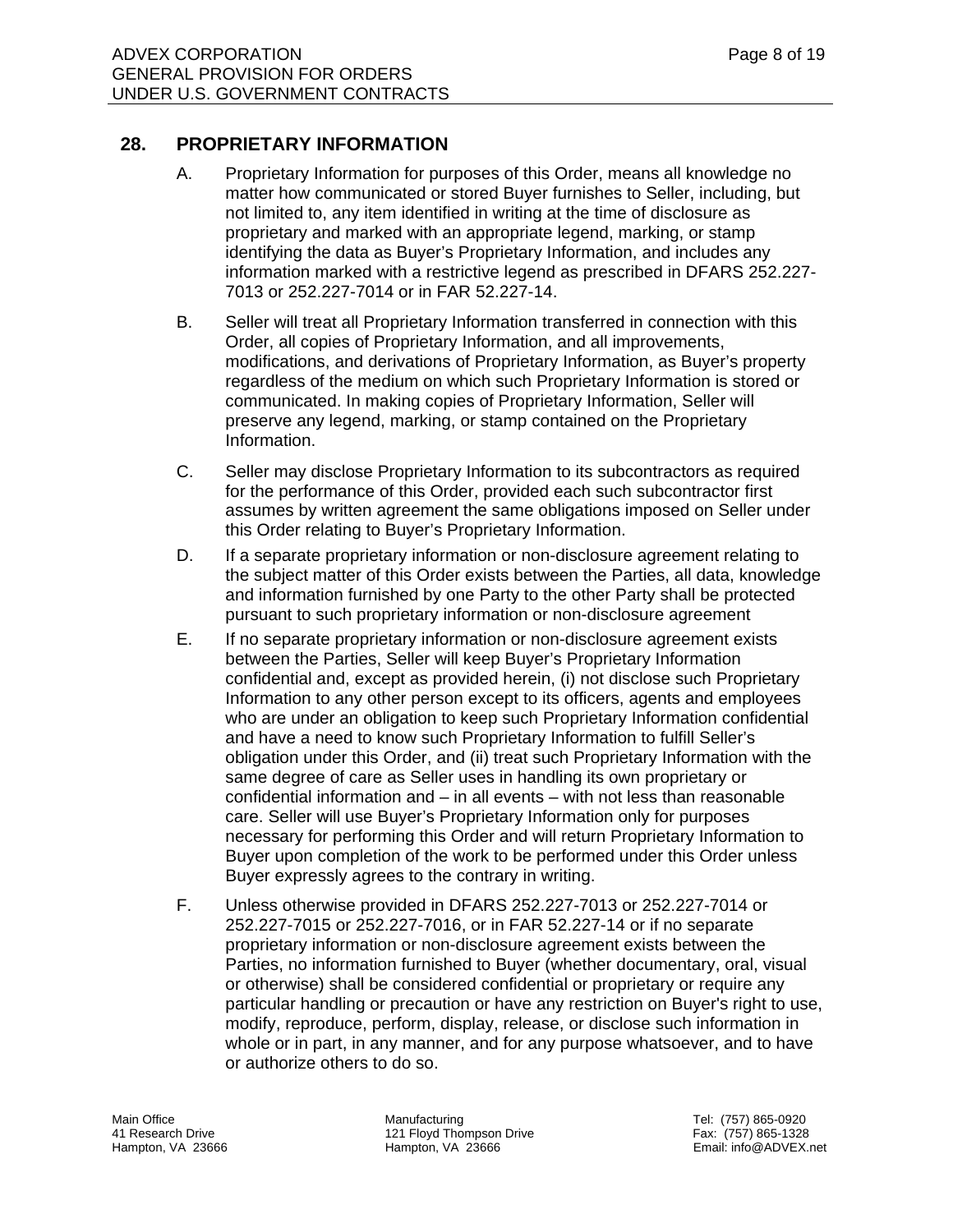G. Upon discovery by Seller of any inadvertent or accidental disclosure of Buyer's Proprietary Information, Seller shall notify Buyer promptly and take all commercially reasonable steps to retrieve such disclosed Proprietary Information and to cease and prevent any further disclosure of the Proprietary Information.

#### **29. (omitted)**

# **30. COMPUTER SOFTWARE AND DATABASES**

 Seller shall test all computer software and/or databases (including the media it is delivered on), as defined in the clause entitled Rights in Noncommercial Computer Software and Noncommercial Computer Software Documentation (DFARS 252.227- 7014), for computer viruses before delivery of such software and/or databases in any medium or in any system. All software and/or databases delivered by Seller shall contain no known viruses that are detectable with the latest version of commercially available virus detection software. In addition, Seller shall test any software and/or databases received from Buyer or Buyer's customer for viruses prior to use in performing this Order. Seller shall provide Buyer with immediate written notice of any viruses detected in Buyer-provided software and/or databases. Unless otherwise agreed in writing, any license agreement covering the use of any computer software and/or databases delivered under this Order must be paid-up and perpetual, shall not contain any routine to disable the computer software and/or databases in the future, and shall permit transfer to Buyer's customer. No copy-protection devices, codes, or systems shall be used that would prevent Buyer or Buyer's customer from copying delivered software and/or data; however, a license agreement or other Order terms may specify a maximum number of copies that may be made. Any limited rights or other legend(s) permissibly applied under this Order shall be digitally included on the same media as the delivered software and/or databases, and also displayed in human-readable form on a visible surface of the media carrying the digital software and/or databases.

### **31 - 32 (omitted)**

### **33. EXPORT AND IMPORT COMPLIANCE**

- A. Export Compliance. Seller is advised that its performance of this Order may involve the use of or access to articles, technical data or software that is subject to export controls under 22 United States Code 2751 – 2796 (Arms Export Control Act) and 22 Code of Federal Regulations 120-130 (International Traffic in Arms Regulations) or 50 United States Code 2401 – 2420 (Export Administration Act) and 15 Code of Federal Regulations 768 – 799 (Export Administration Regulations) and their successor and supplemental laws and regulations (collectively hereinafter referred to as the "Export Laws and Regulations"). Seller represents and warrants that it is either:
	- (i) A U.S. Person as that term is defined in the Export Laws and Regulations; or
	- (ii) That it has disclosed to Buyer's Representative in writing the country in which it is incorporated or otherwise organized to do business, or if a natural person, all citizenships and U.S. immigration status.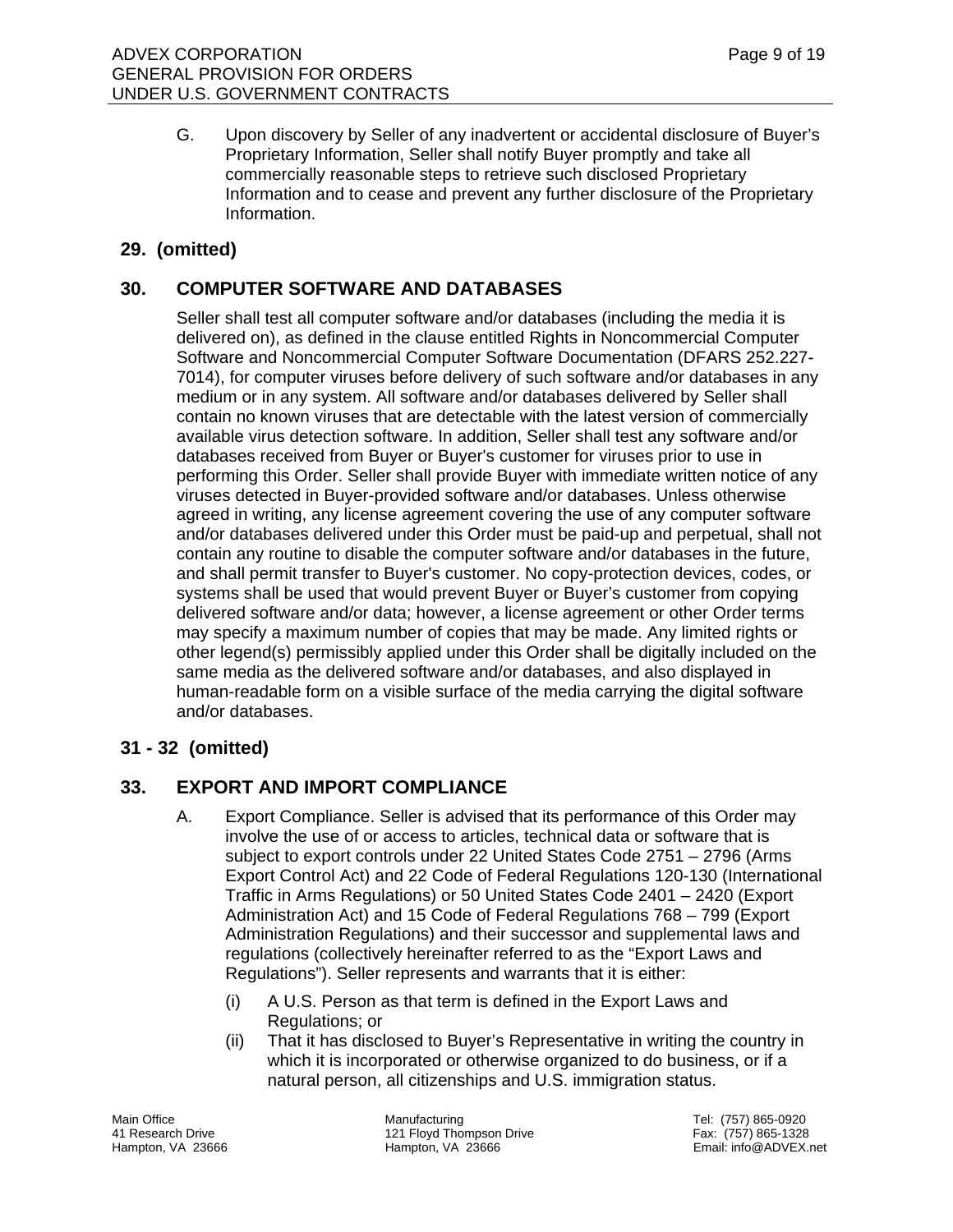- B. Seller shall comply with any and all Export Laws and Regulations, and any license(s) issued thereunder.
- C. Foreign Personnel/Persons. Seller shall not give any Foreign Person (including Seller's own non-U.S. employees or affiliates) access to Technical Data, software or Defense Articles, or provide an unauthorized Defense Service as those terms are defined in the applicable Export Laws and Regulations without the prior written consent of Buyer. Any request for such consent must state the intended recipient's citizenship(s), and status under 8 U.S.C. 1101 and 8 U.S.C. 1324 (the "Immigration and Naturalization Act"), and such other information as Buyer may reasonably request. No consent granted by Buyer in response to Seller's request under this paragraph C shall relieve Seller of its obligations to comply with paragraph B of this provision or the Export Laws and Regulations, nor shall any such consent constitute a waiver of the requirements of paragraph B, nor constitute consent for Seller to violate any requirement of the Export Laws and Regulations.
- D. Indemnification. Seller shall indemnify and hold harmless Buyer, Buyer's parent and affiliates and their respective officers, directors, and employees from and against any and all liabilities, claims losses, and expenses arising out of the failure of Seller, its employees, subcontractors, or agents to comply with the requirements of this provision and breach of the warranty set forth in paragraph A. Seller shall, at its own cost, defend Buyer against such claims, losses, and liabilities, and, it shall pay Buyer's reasonable attorney fees and expenses, related to carrying out and enforcing the terms of this provision, as those costs are incurred. Buyer has the right to conduct such defenses if it so chooses. Any failure of Seller to comply with the requirements or any breach of the warranty contained in this provision shall be a material breach of this Order.
- E. Subcontracts. The substance of this provision shall be incorporated into any lower-tier subcontract entered into by Seller for the performance of any part of the work under this Order.

# **34 - 35 (omitted)**

### **36. TOXIC SUBSTANCES/HAZARDOUS MATERIAL**

 Buyer will not accept, store or dispose of any toxic substances or hazardous material except as and to the extent, if at all, expressly provided for in this Order. In particular, paints, primers, or coatings on products required by this Order that contain the following constituents shall not be shipped without prior written approval by Buyer: arsenic, mercury, methylene chloride, methyl ethyl ketone (MEK), lead, and chromium, their compounds, or organo-metallic material. Materials known or suspected of containing or coming in contact with asbestos, polychlorinated biphenyls (PCBs), or mercury or mercury containing compounds shall not be provided without Buyer's prior written permission. If invoked specifications and standards permit other materials in lieu of these materials, they shall be used.

# **37 – 43 (omitted)**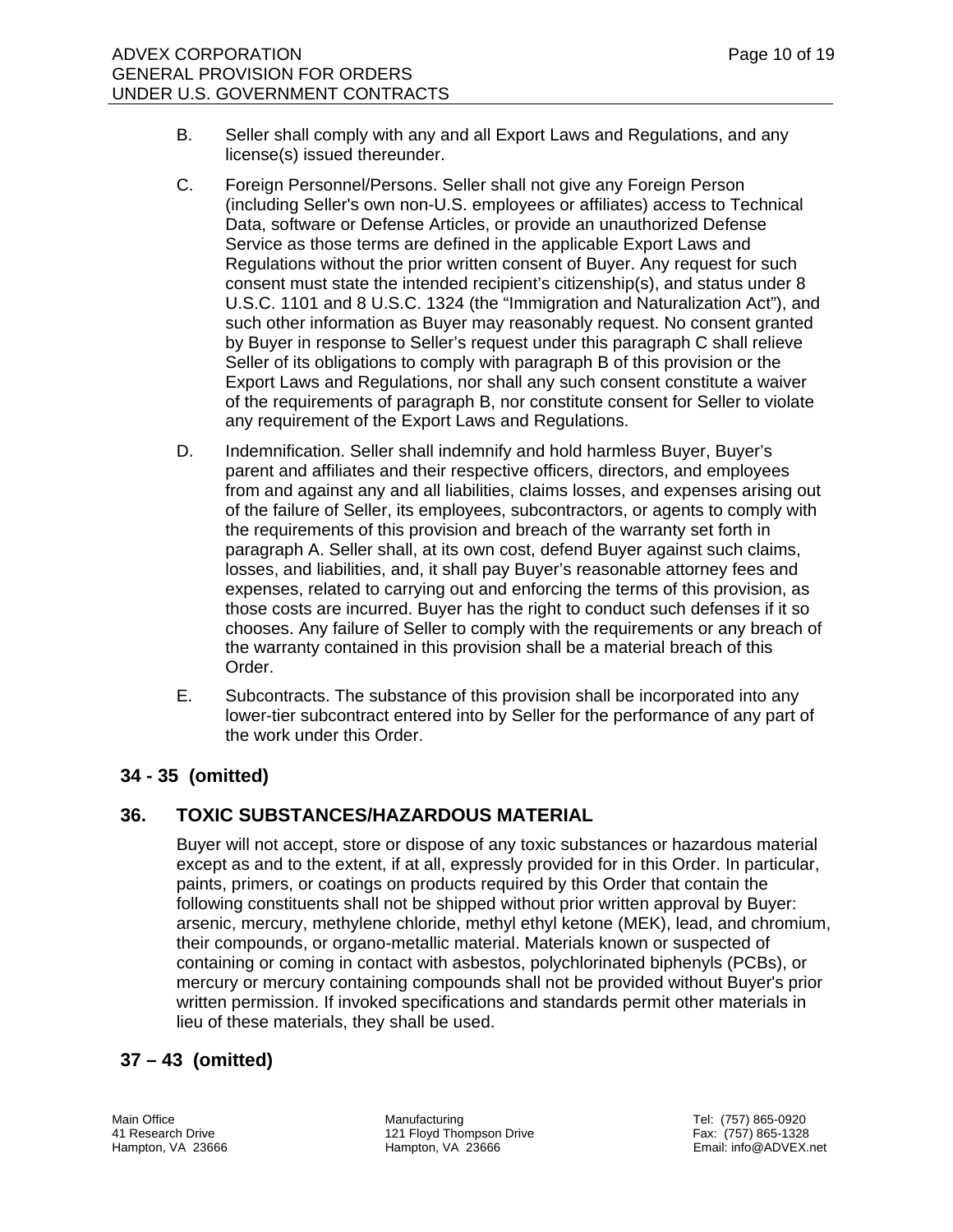# **44. BUSINESS CONDUCT**

 Any falsification, concealment, or alteration of any material fact, or any false, fraudulent or fictitious statement or representation in connection with the work under an order within the jurisdiction of the Federal Government is not only prohibited by Buyer's policy, but may also be punishable under Federal Law.

# **45 - 49 (omitted)**

# **50. FAR/DFARS CLAUSES/PROVISIONS**

- A. The below listed FAR and DFARS clauses are incorporated by reference and made part of this Order with the same force and effect as though set forth in full text.
- B. Unless text in these clauses clearly reserves rights in the Government only or as otherwise noted, the terms "Contractor" means "Seller," "Contracting Officer" means "Buyer," "Contract" means this Order and "Government" means "Buyer or the Government." However, the words "Government" and "Contracting Officer" do not change when a right, act, authorization or obligation can be granted or performed only by the Government or the Prime Contract contracting officer or duly authorized representative.
- C. Applicable thresholds include Truth in Negotiation Act Threshold (TINA) at \$700,000; Simplified Acquisition Threshold (SAT) at \$150,000; and Micro Purchase Threshold at \$3,000.
- D. Whenever the FAR or DFARS clauses include a requirement for the resolution of disputes between the Parties in accordance with the "Disputes clause," the dispute shall be disposed of in accordance with the provision entitled "Disputes" in this Order.
- E. The full text of a clause may be accessed electronically at http://farsite.hill.af.mil.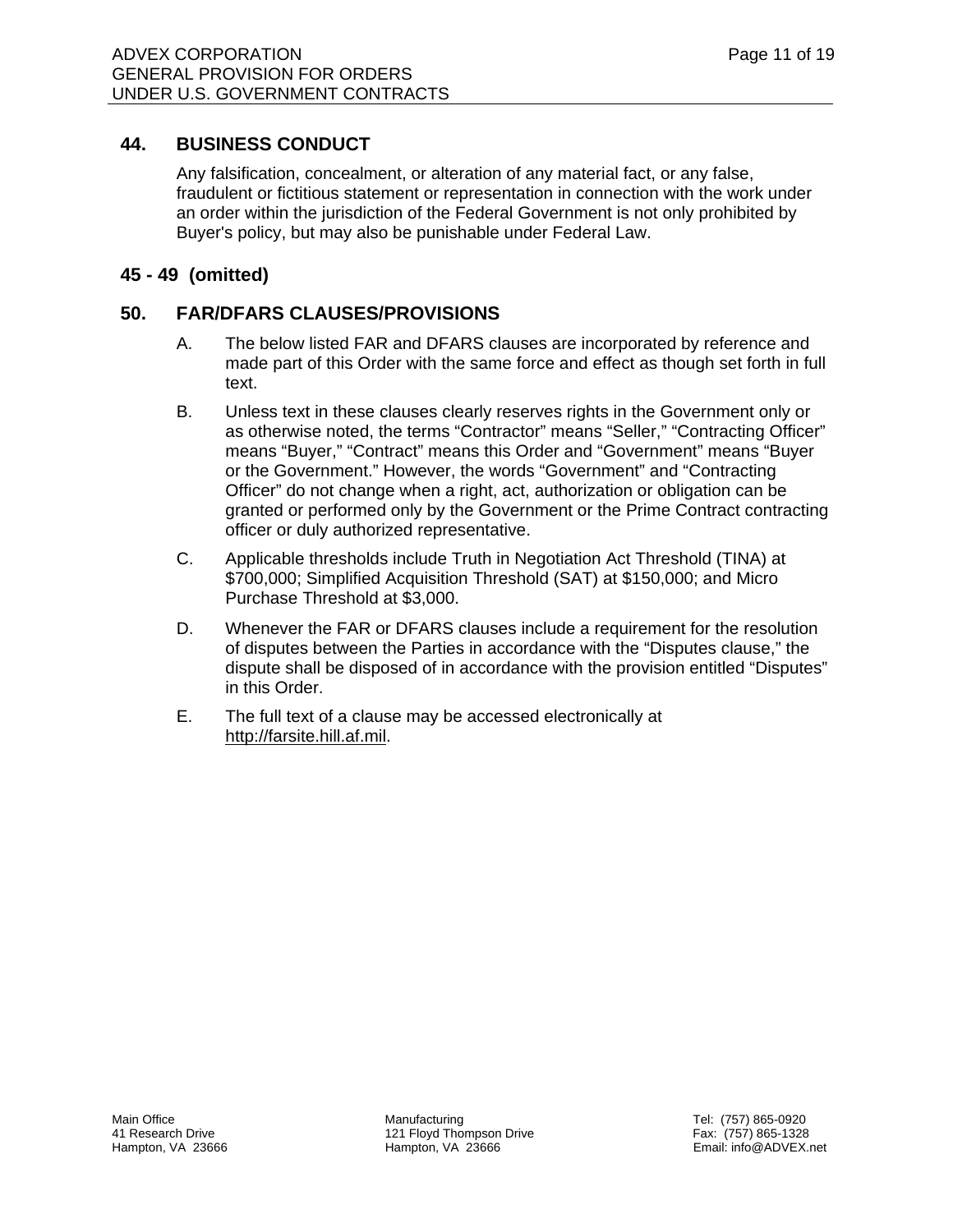| <b>FAR CLAUSES/PROVISIONS</b>  |                                                                                                                     |                              |
|--------------------------------|---------------------------------------------------------------------------------------------------------------------|------------------------------|
| <b>CLAUSE</b><br><b>NUMBER</b> | <b>CLAUSE NAME</b>                                                                                                  | <b>CLAUSE</b><br><b>DATE</b> |
| 52.202-1                       | <b>Definitions</b>                                                                                                  | (Jan 2012)                   |
|                                | ("solicitation" means the Buyer's customer's solicitation under which                                               |                              |
|                                | the Order is issued)                                                                                                |                              |
| 52.203-3                       | <b>Gratuities</b>                                                                                                   | (Apr 1984)                   |
|                                | ("Government" means "Buyer" (except "Government" means "Buyer                                                       |                              |
|                                | or Government" in the phrase "to any officer or employee of the                                                     |                              |
| $52.203 - 6*$                  | Government")).<br>Restrictions on Subcontractor Sales to the Government                                             | (Sep 2006)                   |
|                                | (applies to Orders over Simplified Acquisition Threshold (SAT))                                                     |                              |
|                                | (ALT I applies to commercial items)                                                                                 |                              |
| 52.203-7*                      | Anti-Kickback Procedures                                                                                            | (May 2014)                   |
|                                | (except subparagraph (c)(1)) (applies to Orders over \$150,000)                                                     |                              |
| 52.203-8                       | Cancellation, Rescission, and Recovery of Funds for Illegal or                                                      | (May 2014)                   |
|                                | <b>Improper Activity</b>                                                                                            |                              |
| 52.203-10                      | Price or Fee Adjustment for Illegal or Improper Activity                                                            | (May 2014)                   |
| 52.203-12*                     | Limitation on Payments to Influence Certain Federal Transactions                                                    | (Oct 2010)                   |
|                                | (applies to Orders over \$150,000)                                                                                  |                              |
| 52.203-13*                     | <b>Contractor Code of Business Ethics and Conduct</b>                                                               | (Apr 2010)                   |
|                                | (applies to Orders over \$5,000,000 and has a performance period                                                    |                              |
|                                | of more than 120 days. Notwithstanding any alterations to this                                                      |                              |
|                                | clause to reflect the relationship between Buyer and Seller, all                                                    |                              |
|                                | disclosures of violation of the civil False Claims Act or of Federal                                                |                              |
|                                | criminal law shall be directed to the Office of the Inspector General                                               |                              |
|                                | of the agency issuing the prime contract under which this                                                           |                              |
|                                | subcontract is being issued, with a copy to the Contracting Officer<br>of the prime contract.)                      |                              |
| 52.203-14*                     | Display of Hotline Poster(s)                                                                                        | (Dec 2007)                   |
|                                | (applies to Orders over \$5,000,000 except for commercial items or                                                  |                              |
|                                | Orders performed entirely outside United States)                                                                    |                              |
| 52.203-15*                     | Whistleblower Protections Under the American Recovery and                                                           | (Jun 2010)                   |
|                                | Reinvestment Act of 2009                                                                                            |                              |
|                                | (applies to ARRA funded Orders only)                                                                                |                              |
| 52.203-16*                     | Preventing Personal Conflicts of Interest                                                                           | (Dec 2011)                   |
|                                | (applicable only to orders that exceed \$150,000 and in which                                                       |                              |
|                                | subcontractor employees will perform "acquisition functions closely                                                 |                              |
|                                | associated with inherently governmental functions")                                                                 |                              |
| 52.204-2*                      | <b>Security Requirements</b>                                                                                        | (Aug 1996)                   |
|                                | (applies to Orders that involve access to classified information,                                                   |                              |
|                                | delete paragraph (c))                                                                                               |                              |
| 52.204-9*                      | Personal Identity Verification of Contractor Personnel                                                              | (Jan 2011)                   |
|                                | (applies to Orders requiring access to a Federally-controlled facility                                              |                              |
| 52.204-10                      | or information system; contact Buyer for procedures)<br>Reporting Executive Compensation and First-Tier Subcontract | $($ Jul 2013)                |
|                                | Awards                                                                                                              |                              |
|                                | (unless already provided, Seller shall provide Buyer with the                                                       |                              |
|                                | information contained in subparagraph $(d)(2)$ and $(d)(3)$ as                                                      |                              |
|                                | applicable; no other terms of the clause apply)                                                                     |                              |
| 52.209-6*                      | Protecting the Government's Interest When Subcontracting with                                                       | (Aug 2013)                   |
|                                | Contractors Debarred, Suspended, or Proposed for Debarment                                                          |                              |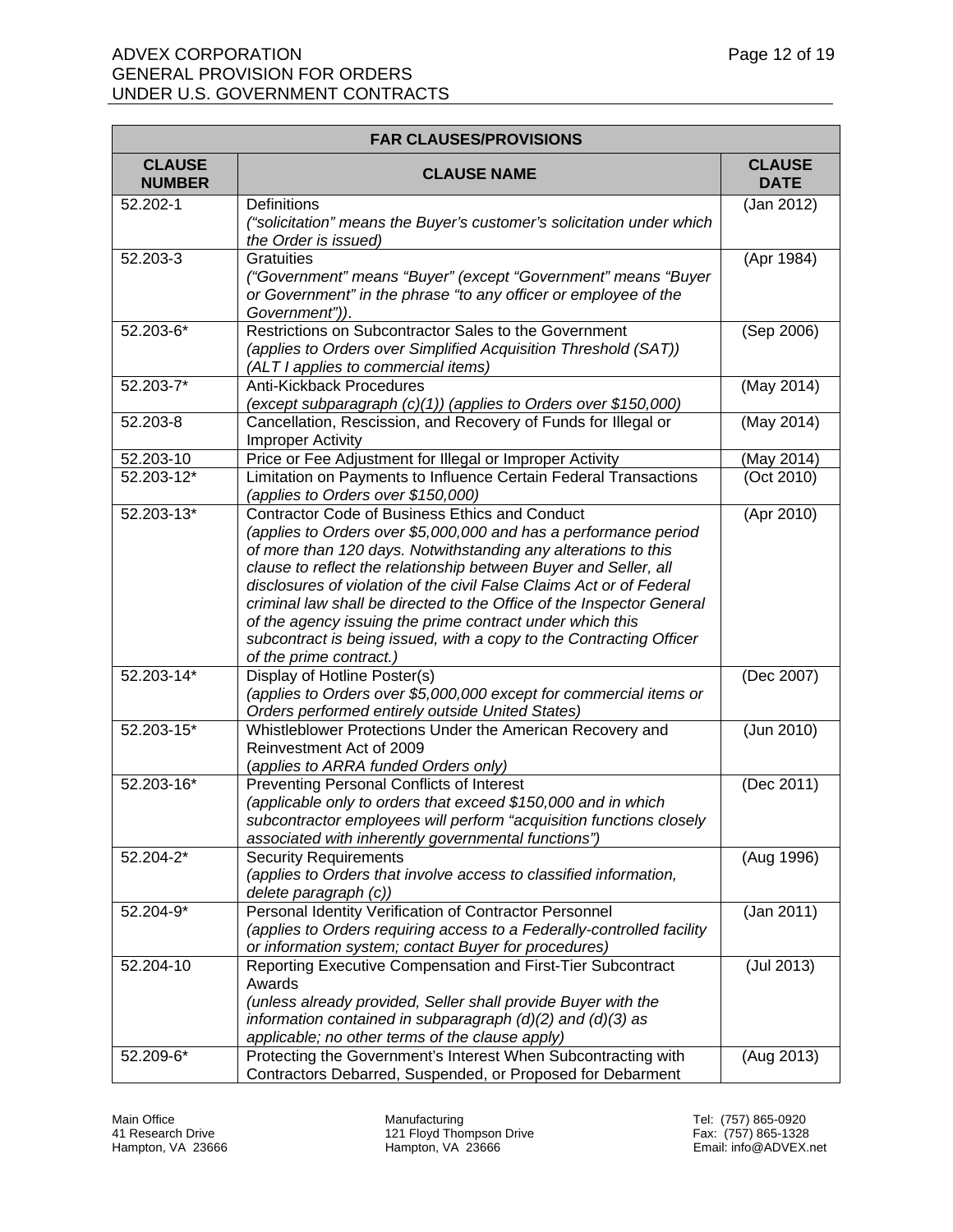| <b>FAR CLAUSES/PROVISIONS</b>  |                                                                                                                                   |                              |  |
|--------------------------------|-----------------------------------------------------------------------------------------------------------------------------------|------------------------------|--|
| <b>CLAUSE</b><br><b>NUMBER</b> | <b>CLAUSE NAME</b>                                                                                                                | <b>CLAUSE</b><br><b>DATE</b> |  |
|                                | (applies to Orders over \$30,000 for other than commercially<br>available off-the-shelf items)                                    |                              |  |
| 52.211-5                       | <b>Material Requirements</b>                                                                                                      | (Aug 2000)                   |  |
|                                | (the clause's requirement that Contracting Officer approval be                                                                    |                              |  |
|                                | obtained before using "surplus property" applies also to residual                                                                 |                              |  |
|                                | inventory resulting from terminated Government contracts or<br>purchase orders awarded thereunder)                                |                              |  |
| 52.211-15*                     | Defense Priority and Allocation Requirement                                                                                       | (Apr 2008)                   |  |
| 52.215-2*                      | Audit and Records -- Negotiation                                                                                                  | (Oct 2010)                   |  |
|                                | (applies to Orders over the SAT)                                                                                                  |                              |  |
| 52.215-10                      | Price Reduction for Defective Certified Cost or Pricing Data                                                                      | (Aug 2011)                   |  |
| 52.215-11                      | Price Reduction for Defective Certified Cost or Pricing Data -                                                                    | (Aug 2011)                   |  |
|                                | Modifications                                                                                                                     |                              |  |
|                                | (applies to Orders over the Truth In Negotiations Act (TINA)                                                                      |                              |  |
|                                | threshold)                                                                                                                        |                              |  |
| $52.215 - 12*$                 | Subcontractor Certified Cost or Pricing Data                                                                                      | (Oct 2010)                   |  |
| 52.215-13*                     | (applies to Orders over the TINA threshold)<br>Subcontractor Certified Cost or Pricing Data - Modifications                       | (Oct 2010)                   |  |
|                                | (applies to Orders over the TINA threshold)                                                                                       |                              |  |
| 52.215-14*                     | Integrity of Unit Prices and Alt I (Oct 1997)                                                                                     | (Oct 2010)                   |  |
|                                | (applies to Orders over the SAT, delete paragraph(b))                                                                             |                              |  |
| 52.215-15*                     | Pension Adjustments and Asset Reversions                                                                                          | (Oct 2010)                   |  |
|                                | (applies to Orders over the TINA threshold)                                                                                       |                              |  |
| 52.215-18*                     | Reversion or Adjustment of Plans for Post-Retirement Benefits                                                                     | (Jul 2005)                   |  |
|                                | (PRB) Other Than Pensions                                                                                                         |                              |  |
|                                | (applies to Orders over the TINA threshold)                                                                                       |                              |  |
| 52.215-19*                     | Notification of Ownership Changes                                                                                                 | (Oct 1997)                   |  |
| 52.215-21                      | (applies to Orders over the TINA threshold)<br>Requirements for Certified Cost or Pricing Data and Data Other                     | (Oct 2010)                   |  |
|                                | Than Certified Cost or Pricing Data - Modifications and Alt II (Oct                                                               |                              |  |
|                                | 1997)                                                                                                                             |                              |  |
| 52.215-22                      | Limitations on Pass-Through Charges - Identification of                                                                           | (Oct 2009)                   |  |
|                                | <b>Subcontract Effort</b>                                                                                                         |                              |  |
| 52.215-23*                     | Limitations on Pass-Through Charges                                                                                               | (Oct 2009)                   |  |
|                                | (applies to Cost Reimbursible Orders of \$750,000 or more)                                                                        |                              |  |
| 52.219-8*                      | <b>Utilization of Small Business Concerns</b>                                                                                     | (Oct 2014)                   |  |
|                                | (for orders that exceed the SAT, this clause must be included in<br>lower tier subcontracts that may offer further subcontracting |                              |  |
|                                | opportunities)                                                                                                                    |                              |  |
| 52.222-1                       | Notice to the Government of Labor Disputes                                                                                        | (Feb 1997)                   |  |
| $52.222 - 4*$                  | Contract Work Hours And Safety Standards - Overtime                                                                               | (May 2014)                   |  |
|                                | Compensation                                                                                                                      |                              |  |
| 52.222-19                      | Child Labor - Cooperation with Authorities and Remedies                                                                           | (Nov 2013)                   |  |
|                                | (except paragraph (a))                                                                                                            |                              |  |
| 52.222-20                      | Contracts for Materials, Supplies, Articles and Equipment                                                                         | (May 2014)                   |  |
|                                | Exceeding \$15,000 (applies to Orders over \$15,000)                                                                              |                              |  |
| 52.222-21*<br>52.222-24        | Prohibition of Segregated Facilities<br>Preaward On-Site Equal Opportunity Compliance Evaluation                                  | (Apr 2015)<br>(Feb 1999)     |  |
|                                | (applies to Orders over \$10 million)                                                                                             |                              |  |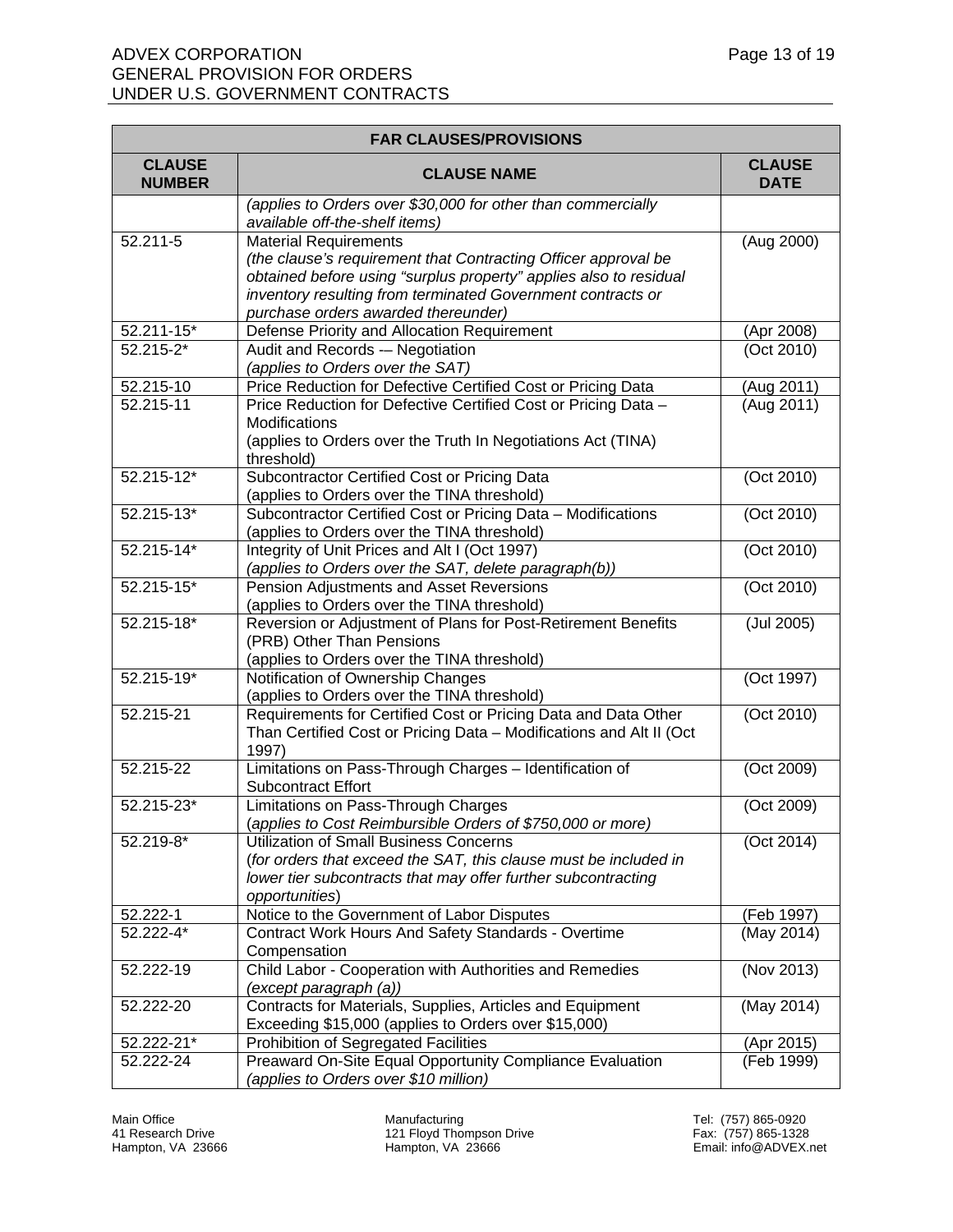| <b>FAR CLAUSES/PROVISIONS</b>  |                                                                                                                                                                 |                              |
|--------------------------------|-----------------------------------------------------------------------------------------------------------------------------------------------------------------|------------------------------|
| <b>CLAUSE</b><br><b>NUMBER</b> | <b>CLAUSE NAME</b>                                                                                                                                              | <b>CLAUSE</b><br><b>DATE</b> |
| 52.222-26*                     | <b>Equal Opportunity</b>                                                                                                                                        | (Apr 2015)                   |
| 52.222-35*                     | <b>Equal Opportunity for Veterans</b><br>(applies to Orders of \$100,000 or more)                                                                               | (Sep 2010)                   |
| 52.222-36*                     | Affirmative Action for Workers With Disabilities<br>(applies to Orders over \$15,000)                                                                           | (Oct 2010)                   |
| 52.222-37*                     | <b>Employment Reports on Veterans</b><br>(applies to Orders of \$100,000 or more)                                                                               | (Sep 2010)                   |
| 52.222-39                      | Notification of Employee Rights Concerning Payment of Union<br>Dues or Fees<br>(applies to Orders of \$150,000 or more)                                         | (Dec 2004)                   |
| 52.222-40*                     | Notification of Employee Rights Under the National Labor Relations<br>Act<br>(applies to Orders over \$10,000)                                                  | (Dec 2010)                   |
| 52.222-50*                     | <b>Combating Trafficking in Persons</b>                                                                                                                         | (Mar 2015)                   |
| 52.222-54*                     | <b>Employment Eligibility Verification</b><br>(orders for services over \$3,000 for work performed in the United<br>States)                                     | (Aug 2013)                   |
| 52.223-3                       | Hazardous Material Identification and Material Safety Data                                                                                                      | (Jan 1997)                   |
| 52.223-5                       | Pollution Prevention and Right-to-Know Information<br>(applies only when work will be performed on a Federal facility)                                          | (May 2011)                   |
| 52.223-7*                      | Notice of Radioactive Materials                                                                                                                                 | (Jan 1997)                   |
| 52.223-9                       | Estimate of Percentage of Recovered Material Content for EPA<br>Designated Items                                                                                | (May 2008)                   |
| 52.223-11                      | <b>Ozone-Depleting Substances</b>                                                                                                                               | (May 2001)                   |
| 52.223-12                      | Refrigeration Equipment and Air Conditioners                                                                                                                    | (May 1995)                   |
| 52.223-14*                     | <b>Toxic Chemical Release Reporting</b><br>(applies to Orders over \$100,000 except paragraph (e))                                                              | (Aug 2003)                   |
| 52.223-15                      | Energy Efficiency in Energy-Consuming Products                                                                                                                  | (Dec 2007)                   |
| 52.223-17                      | Affirmative Procurement of EPA-Designated Items in Service and<br><b>Construction Contracts</b>                                                                 | (May 2008)                   |
| 52.223-18*                     | Encouraging Contractor Policies to Ban Text Messaging While<br><b>Driving</b><br>(applies to Orders over micro-purchase threshold)                              | (Aug 2011)                   |
| 52.225-1                       | Buy American Act - Supplies                                                                                                                                     | (Feb 2009)                   |
| 52.225-13*                     | <b>Restrictions on Certain Foreign Purchases</b>                                                                                                                | (Jun 2008)                   |
| 52.227-1*                      | <b>Authorization and Consent</b><br>(applies to Orders over SAT; Alt I applies to Research and<br>Development Orders; Alt II applies to communication services) | (Dec 2007)                   |
| 52.227-2*                      | Notice and Assistance Regarding Patent and Copyright<br>Infringement<br>(applies to Orders over the SAT)                                                        | (Dec 2007)                   |
| 52.227-9*                      | <b>Refund of Royalties</b><br>(applies when reported royalties exceed \$250)                                                                                    | (Apr 1984)                   |
| 52.227-10*                     | Filing of Patent Applications - Classified Subject Matter<br>(applies to Orders that cover or are likely to cover classified subject<br>matters)                | (Dec 2007)                   |
| 52.228-3*                      | Workers' Compensation Insurance (Defense Base Act)<br>(only for work outside the United States when the Defense Base<br>Act applies)                            | (Jul 2014)                   |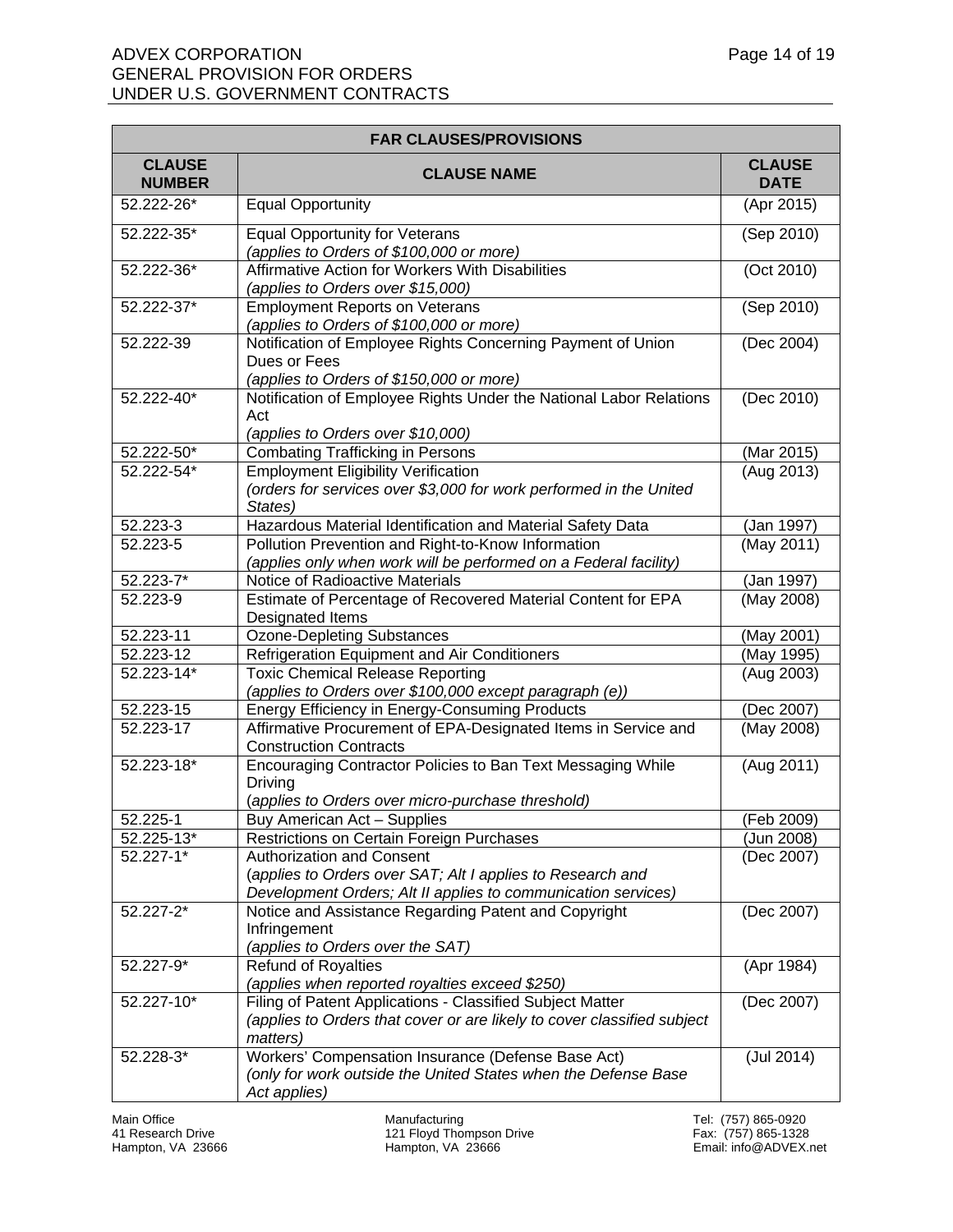| <b>FAR CLAUSES/PROVISIONS</b>  |                                                                                                      |                              |  |
|--------------------------------|------------------------------------------------------------------------------------------------------|------------------------------|--|
| <b>CLAUSE</b><br><b>NUMBER</b> | <b>CLAUSE NAME</b>                                                                                   | <b>CLAUSE</b><br><b>DATE</b> |  |
| 52.228-5*                      | Insurance - Work on a Government Installation                                                        | (Jan 1997)                   |  |
|                                | (applies to Orders requiring work on a Government installation)                                      |                              |  |
| 52.230-2*                      | <b>Cost Accounting Standards</b>                                                                     | (May 2014)                   |  |
|                                | (applies to negotiated Orders over \$700,000 with CAS covered                                        |                              |  |
|                                | Sellers, except paragraph "(b)")                                                                     |                              |  |
| 52.230-3*                      | Disclosure and Consistency of Cost Accounting Practices                                              | (May 2014)                   |  |
|                                | (applies to negotiated Orders over \$700,000 with CAS covered                                        |                              |  |
|                                | Sellers, except paragraph "(b)")                                                                     |                              |  |
| 52.230-6                       | Administration of Cost Accounting Standards                                                          | (Jun 2010)                   |  |
|                                | (applies to Orders over \$700,000 with CAS covered sellers)                                          |                              |  |
| 52.232-17                      | Interest                                                                                             | (May 2014)                   |  |
| 52.232-39                      | Unenforceability of Unauthorized Obligations                                                         | (Jun 2013)                   |  |
| 52.232-40*                     | Providing Accelerated Payments to Small Business Subcontractors                                      | (Dec 2013)                   |  |
|                                | (applies only to Orders with small business concerns)                                                |                              |  |
| $52.234 - 1*$                  | Industrial Resources Developed Under Defense Production Act                                          | (Dec 1994)                   |  |
|                                | Title III                                                                                            |                              |  |
| 52.236-13*                     | <b>Accident Prevention</b>                                                                           | (Nov 1991)                   |  |
| 52.242-14                      | <b>Suspension of Work</b>                                                                            | (Apr 1984)                   |  |
|                                | (change 20 days to 10 days)                                                                          |                              |  |
| 52.243-7                       | Notification of Changes                                                                              | (Apr 1984)                   |  |
|                                | (insert "five (5)" in paragraph (b))                                                                 |                              |  |
| 52.244-6*                      | Subcontracts for Commercial Items                                                                    | (Apr 2015)                   |  |
| 52.245-1                       | Government Property & Alt I (Aug 2010)                                                               | (Aug 2010)                   |  |
|                                | (excluding any warranty of suitability/serviceability contained in                                   |                              |  |
|                                | paragraph (d)(2) and (d)(2)(iii))                                                                    |                              |  |
| 52.247-63*                     | Preference for U.S.-Flag Air Carriers                                                                | (Jun 2003)                   |  |
|                                | (applies to any Orders and lower-tier subcontracts that involve<br>international air transportation) |                              |  |
| 52.247-64*                     | Preference for Privately Owned U.S.-Flag Commercial Vessels                                          | (Feb 2006)                   |  |
| 52.248-1*                      | Value Engineering                                                                                    | (Oct 2010)                   |  |
|                                | (applies to Orders of \$150,000 or more except as specified in FAR                                   |                              |  |
|                                | 48.201(a)                                                                                            |                              |  |
|                                | (substitute "Buyer" for "Contracting Officer" and "Government"                                       |                              |  |
|                                | throughout, except where used in the term "Government costs" and                                     |                              |  |
|                                | in paragraph (m) where "Government" shall mean "Government                                           |                              |  |
|                                | and/or Buyer.")                                                                                      |                              |  |
| 52.249-2                       | Termination for Convenience of the Government (Fixed-Price)                                          | (Apr 2012)                   |  |
|                                | (in paragraph "c" change from "120" to "60" and paragraph "e"                                        |                              |  |
|                                | change from "1 year" to "six months.")                                                               |                              |  |
| $52.249 - 6$                   | Termination (Cost-Reimbursement)                                                                     | (May 2004)                   |  |
|                                | (except that paragraph "(d)" is changed from "120" to "60" and                                       |                              |  |
|                                | paragraph (f) is changed from "1 year" to "six months," and except                                   |                              |  |
|                                | that all references to default are deleted) (cost-reimbursement                                      |                              |  |
|                                | Orders only)                                                                                         |                              |  |
|                                | (for Time and Material orders use Alt. IV)                                                           |                              |  |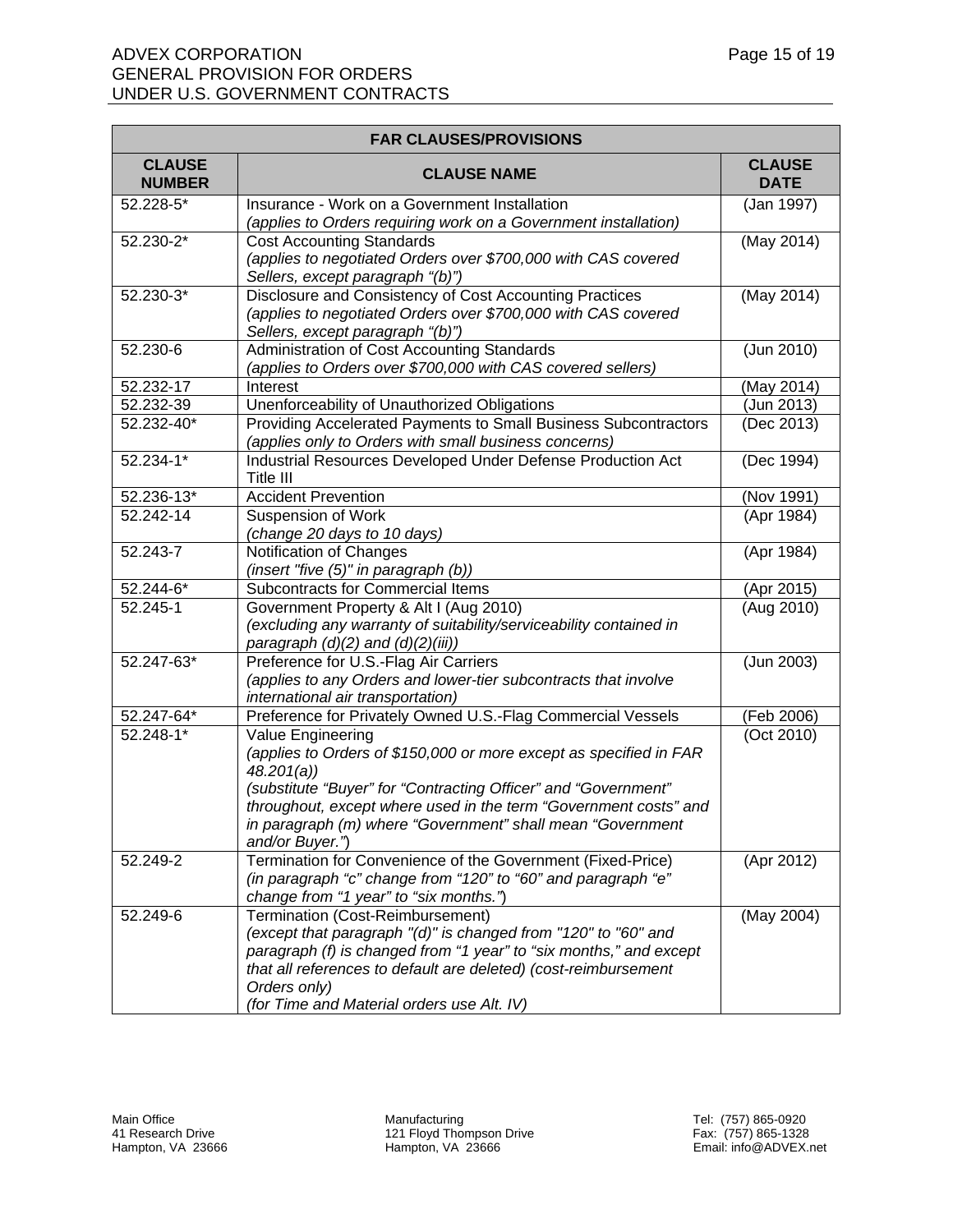| <b>DFAR CLAUSES/PROVISIONS</b> |                                                                                                                                                                                                                                  |                              |
|--------------------------------|----------------------------------------------------------------------------------------------------------------------------------------------------------------------------------------------------------------------------------|------------------------------|
| <b>CLAUSE</b><br><b>NUMBER</b> | <b>CLAUSE NAME</b>                                                                                                                                                                                                               | <b>CLAUSE</b><br><b>DATE</b> |
| 252.203-7001*                  | Prohibition on Persons Convicted of Fraud or Other Defense-<br>Contract-Related Felonies (applies to Orders over the SAT except<br>commercial items)                                                                             | (Dec 2008)                   |
| 252.203-7002*                  | Requirement to Inform Employees of Whistleblower Rights                                                                                                                                                                          | (Sep 2013)                   |
| 252.203-7003                   | Agency Office of the Inspector General                                                                                                                                                                                           | (Dec 2012)                   |
| 252.203-7004*                  | <b>Display of Hotline Posters</b><br>(applies to Orders over \$5 million except Orders for commercial<br><i>items</i> )                                                                                                          | (Jan 2015)                   |
| 252.204-7000*                  | Disclosure of Information                                                                                                                                                                                                        | (Dec 1991)                   |
| 252.204-7012*                  | Safeguarding of Unclassified Controlled Technical Information                                                                                                                                                                    | (Nov 2013)                   |
| 252.204-7015*                  | Disclosure of Information to Litigation Support Contractors                                                                                                                                                                      | (Feb 2014)                   |
| 252.208-7000*                  | Intent to Furnish Precious Metals as Government-Furnished<br>Material<br>(applies to all Orders unless it is known that the item being<br>purchased contains no precious metals)                                                 | (Dec 1991)                   |
| 252.211-7000*                  | <b>Acquisition Streamlining</b><br>(applies to Orders over \$1.5 million)                                                                                                                                                        | (Oct 2010)                   |
| 252.211-7003*                  | Item Unique Identification and Valuation<br>(applies to Orders when any item is listed as requiring unique item<br><i>identification</i> )                                                                                       | (Dec 2013)                   |
| 252.211-7006                   | Passive Radio Frequency Identification                                                                                                                                                                                           | (Sep 2011)                   |
| 252.211-7007                   | Reporting of Government-Furnished Property                                                                                                                                                                                       | $\overline{(Aug 2012)}$      |
| 252.215-7000                   | <b>Pricing Adjustments</b><br>(applies when it is contemplated that Cost or Pricing Data will be<br>required)                                                                                                                    | (Dec 2012)                   |
| 252.219-7003                   | Small Business Subcontracting Plan (DoD Contracts) (Deviation<br>2013-O0014)<br>(supplements FAR 52.219-9 above)                                                                                                                 | (Aug 2013)                   |
| 252.222-7006                   | Restrictions on the Use of Mandatory Arbitration Agreements<br>(applies to Orders over \$1 million, except commercial items)                                                                                                     | (Dec 2010)                   |
| 252.223-7001                   | <b>Hazard Warning Labels</b><br>(applies to any Order that requires delivery of hazardous materials)                                                                                                                             | (Dec 1991)                   |
| 252.223-7006*                  | Prohibition on Storage, Treatment, and Disposal of Toxic or<br>Hazardous Materials-Basic<br>(applies only when performing work on a DoD facility)                                                                                | (Sep 2014)                   |
| 252.223-7008*                  | Prohibition of Hexavalent Chromium<br>(applies to subcontracts for supplies, maintenance and repair<br>services, or construction materials)                                                                                      | (Jun 2013)                   |
| 252.225-7002                   | Qualifying Country Sources as Subcontractors<br>(except that the Czech Republic is excluded from the definition of<br>"qualifying country.")                                                                                     | (Jun 2012)                   |
| 252.225-7004                   | Report of Intended Performance Outside the United States and<br>Canada - Submission After Award<br>(Reporting obligation applies to Seller only for Orders over<br>\$650,000 that could be performed in United States or Canada) | (Oct 2010)                   |
| 252.225-7006*                  | Quarterly Reporting of Actual Contract Performance Outside the<br><b>United States</b><br>(applies to Orders over \$650,000, except commercial items)                                                                            | (Oct 2010)                   |
| 252.225-7007*                  | Prohibition on Acquisition of United States Munitions List Items<br>from Communist Chinese Military Companies                                                                                                                    | (Sep 2006)                   |
| Main Office                    | Manufacturing                                                                                                                                                                                                                    | Tel: (757) 865-0920          |

41 Research Drive 121 Floyd Thompson Drive Fax: (757) 865-1328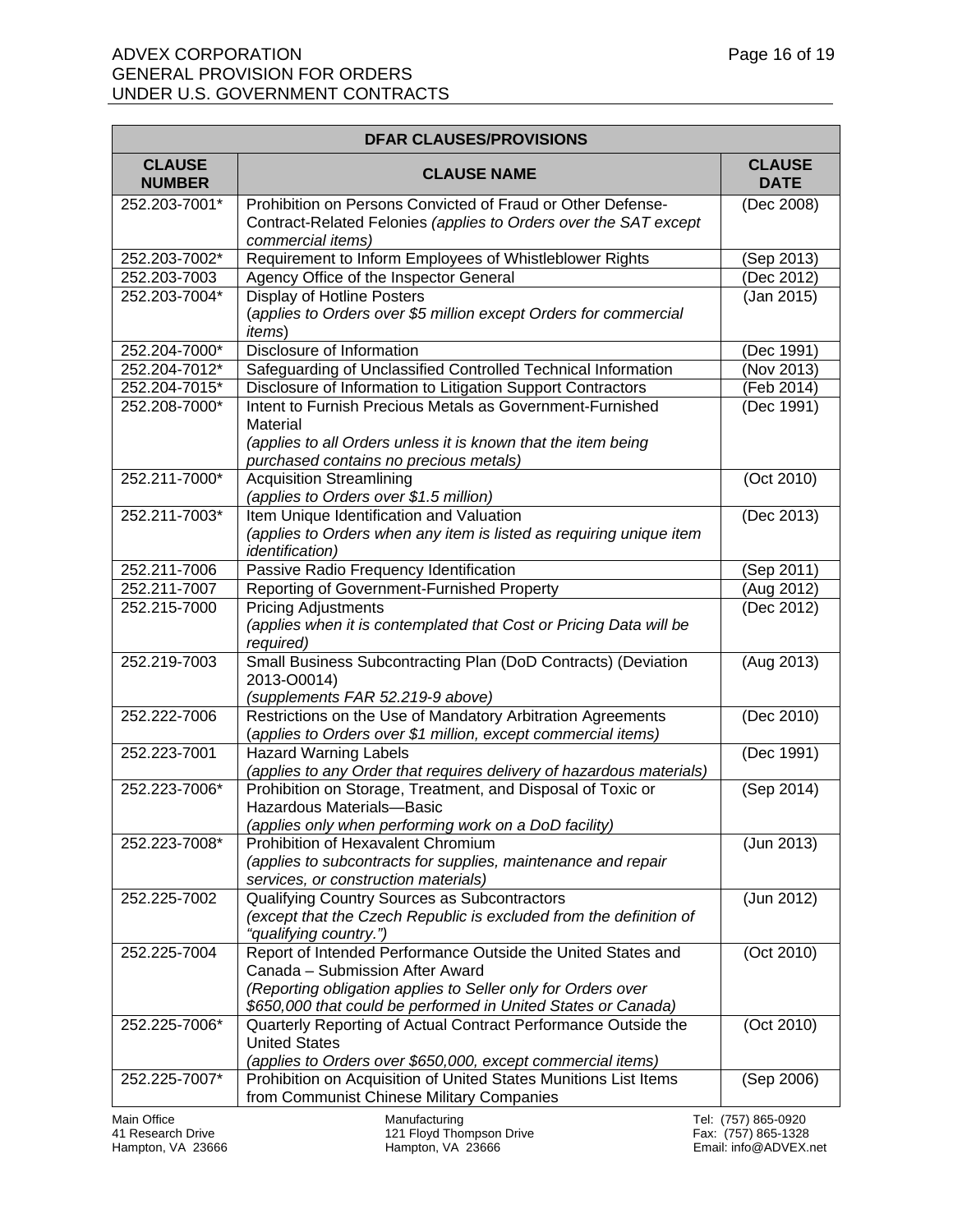#### ADVEX CORPORATION **Page 17 of 19** GENERAL PROVISION FOR ORDERS UNDER U.S. GOVERNMENT CONTRACTS

| <b>DFAR CLAUSES/PROVISIONS</b> |                                                                                                                                                                                                                                                            |                              |
|--------------------------------|------------------------------------------------------------------------------------------------------------------------------------------------------------------------------------------------------------------------------------------------------------|------------------------------|
| <b>CLAUSE</b><br><b>NUMBER</b> | <b>CLAUSE NAME</b>                                                                                                                                                                                                                                         | <b>CLAUSE</b><br><b>DATE</b> |
|                                | (applies to Orders for items covered by the United States Munitions<br>List)                                                                                                                                                                               |                              |
| 252.225-7008                   | Restriction on Acquisition of Specialty Metals                                                                                                                                                                                                             | (Mar 2013)                   |
| 252.225-7009*                  | Restriction on Acquisition of Certain Articles Containing Specialty<br><b>Metals</b><br>(except paragraphs (d) and (e)(1); Sellers utilizing the minimal<br>content exception in paragraph (c)(6) shall submit a "Good Faith                               | $\overline{(Oct 2014)}$      |
| 252.225-7012                   | Estimate" on a form designated by Buyer)<br>Preference for Certain Domestic Commodities<br>(applies to Orders over the SAT; except that the Czech Republic<br>and Poland are excluded from the definition of "qualifying country")                         | (Feb 2013)                   |
| 252.225-7013*                  | Duty-Free Entry                                                                                                                                                                                                                                            | (Nov 2014)                   |
| 252.225-7015                   | Restriction on Acquisition of Hand or Measuring Tools                                                                                                                                                                                                      | (Jun 2005)                   |
| 252.225-7016*                  | Restriction on Acquisition of Ball and Roller Bearings<br>(commercial items and items not containing ball or roller bearings<br>are exempt)                                                                                                                | (Jun 2011)                   |
| 252.225-7019*                  | Restriction on Acquisition of Anchor and Mooring Chain<br>(applies to items containing welded shipboard anchor and mooring<br>chain, four inches or less in diameter)                                                                                      | (Dec 2009)                   |
| 252.225-7021                   | <b>Trade Agreements</b>                                                                                                                                                                                                                                    | (Dec 2012)                   |
| 252.225-7025*                  | Restriction on Acquisition of Forgings<br>(applies to forged items or items containing forged items)                                                                                                                                                       | (Dec 2009)                   |
| 252.225-7030                   | Restriction on Acquisition of Carbon, Alloy, and Armor Steel Plate                                                                                                                                                                                         | (Dec 2006)                   |
| 252.225-7033*                  | Waiver of United Kingdom Levies<br>(applies to Orders with UK firms exceeding \$1 million)                                                                                                                                                                 | (Apr 2003)                   |
| 252.225-7038                   | Restriction on Acquisition of Air Circuit Breakers<br>(applies to Orders over the SAT)                                                                                                                                                                     | (Jun 2005)                   |
| 252.225-7039*                  | <b>Contractors Performing Private Security Functions</b><br>(applies only to Orders performed in areas of contingency<br>operations, complex contingency operations, or other military<br>operations or exercises designated by the Combatant Cmdr)        | (Aug 2011)                   |
| 252.225-7043                   | Antiterrorism/Force Protection Policy for Defense Contractors<br><b>Outside the United States</b>                                                                                                                                                          | (Mar 2006)                   |
| 252.225-7048*                  | <b>Export-Controlled Items</b>                                                                                                                                                                                                                             | (June 2013)                  |
| 252.226-7001*                  | Utilization of Indian Organizations, Indian-Owned Economic<br>Enterprises, and Native Hawaiian Small Business Concerns<br>(applies to Orders exceeding \$500,000)                                                                                          | (Sep 2004)                   |
| 252.227-7013*                  | Rights in Technical Data - Noncommercial Items & Alt II (Mar 2011)<br>(applies only to technical data any portion of which was developed<br>in any part at Government expense)                                                                             | (Feb 2014)                   |
| 252.227-7014*                  | Rights in Noncommercial Computer Software and Noncommercial<br><b>Computer Software Documentation</b><br>(applies only to computer software or computer software<br>documentation any portion of which was developed in any part at<br>Government expense) | (Feb 2014)                   |
| 252.227-7015*                  | Technical Data - Commercial Items & Alt. I (Dec 2011)<br>(applicable to Orders calling for the delivery of technical data for<br>commercial items developed in any part at private expense)                                                                | (Feb 2014)                   |

Main Office **Manufacturing Manufacturing Manufacturing** Tel: (757) 865-0920 41 Research Drive 121 Floyd Thompson Drive Fax: (757) 865-1328

Hampton, VA 23666 Hampton, VA 23666 Email: info@ADVEX.net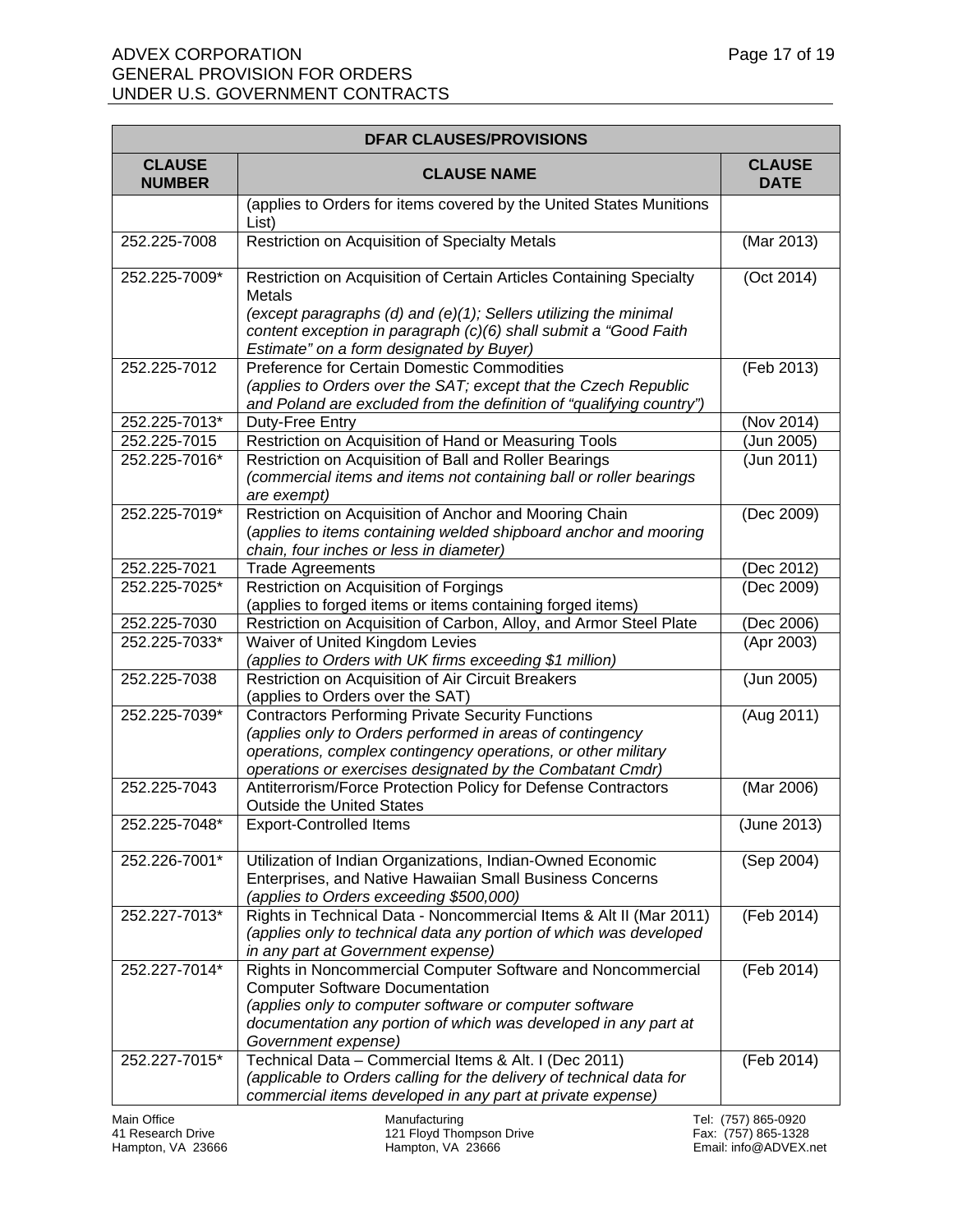| <b>DFAR CLAUSES/PROVISIONS</b> |                                                                                                                                        |                              |
|--------------------------------|----------------------------------------------------------------------------------------------------------------------------------------|------------------------------|
| <b>CLAUSE</b><br><b>NUMBER</b> | <b>CLAUSE NAME</b>                                                                                                                     | <b>CLAUSE</b><br><b>DATE</b> |
| 252.227-7016*                  | Rights in Bid or Proposal Information                                                                                                  | (Jan 2011)                   |
| 252.227-7019*                  | Validation of Asserted Restrictions - Computer Software                                                                                | (Sep 2011)                   |
|                                | (applies to Orders that will be furnishing computer software during                                                                    |                              |
|                                | performance of Order)                                                                                                                  |                              |
| 252.227-7025                   | Limitations on The Use or Disclosure of Government-Furnished                                                                           | (May 2013)                   |
|                                | Information Marked With Restrictive Legends                                                                                            |                              |
| 252.227-7027                   | Deferred Ordering of Technical Data or Computer Software                                                                               | (Apr 1988)                   |
| 252.227-7030                   | Technical Data - Withholding of Payment                                                                                                | (Mar 2000)                   |
| 252.227-7037*                  | Validation of Restrictive Markings on Technical Data                                                                                   | (Jun 2013)                   |
| 252.227-7038*                  | Patent Rights-Ownership by the Contractor (Large Business)<br>(applies to Orders for experimental, developmental, or research<br>work) | (Jun 2012)                   |
| 252.227-7039                   | Patents - Reporting of Subject Inventions                                                                                              | (Apr 1990)                   |
| 252.231-7000                   | <b>Supplemental Cost Principles</b>                                                                                                    | (Dec 1991)                   |
| 252.234-7004                   | Cost and Software Data Reporting System                                                                                                | (Nov 2010)                   |
|                                | (applies to Orders over \$50 million)                                                                                                  |                              |
| 252.235-7003*                  | Frequency Authorization - Basic                                                                                                        | (Mar 2014)                   |
|                                | (applies to Orders requiring radio frequency authorization)                                                                            |                              |
| 252.236-7013*                  | Requirement for Competition Opportunity For American Steel                                                                             | (Jan 2009)                   |
|                                | Producers, Fabricators, and Manufacturers                                                                                              |                              |
|                                | (applies only to steel being procured as a construction material with                                                                  |                              |
|                                | funds appropriated by Title I of the Military Construction and                                                                         |                              |
|                                | Veterans Affairs Appropriations Act, 2009 (Pub. L. 110-329,                                                                            |                              |
| 252.237-7010*                  | Division E))<br>Prohibition On Interrogation of Detainees By Contractor Personnel                                                      | (Nov 2010)                   |
|                                | (applies only if subcontractor personnel may interact with detainees                                                                   |                              |
|                                | in the course of their duties)                                                                                                         |                              |
| 252.237-7019*                  | Training For Contractor Personnel Interacting with Detainees                                                                           | (Sep 2006)                   |
|                                | (applies only if subcontractor personnel may interact with detainees                                                                   |                              |
|                                | in the course of their duties)                                                                                                         |                              |
| 252.239-7000                   | <b>Protection Against Compromising Emanations</b>                                                                                      | (Jun 2004)                   |
| 252.239-7001                   | Information Assurance Contractor Training and Certification                                                                            | (Jan 2008)                   |
| 252.239-7016*                  | Telecommunications Security Equipment, Devices, Techniques,                                                                            | (Dec 1991)                   |
|                                | and Services (applies to Orders that require securing                                                                                  |                              |
|                                | telecommunications)                                                                                                                    |                              |
| 252.243-7001                   | <b>Pricing of Contract Modifications</b>                                                                                               | (Dec 1991)                   |
| 252.243-7002                   | Requests For Equitable Adjustment                                                                                                      | (Dec 2012)                   |
| 252.244-7000*                  | Subcontracts for Commercial Items and Commercial Components                                                                            | (Jun 2013)                   |
|                                | (DoD Contracts)                                                                                                                        |                              |
|                                | (supplements FAR 52.244-6)                                                                                                             |                              |
| 252.245-7001                   | Tagging, Labeling, and Marking of Government-Furnished Property                                                                        | (Apr 2012)                   |
| 252.245-7002                   | Reporting Loss of Government Property                                                                                                  | (Apr 2012)                   |
|                                | (Seller shall forward the information required by the Clause to                                                                        |                              |
|                                | Buyer)                                                                                                                                 |                              |
| 252.245-7003                   | Contractor Property Management System Administration                                                                                   | (Apr 2012)                   |
| 252.245-7004                   | Reporting, Reutilization, and Disposal                                                                                                 | (Mar 2015)                   |
| 252.246-7001                   | (Seller shall provide inventory disposal schedules to Buyer)<br>Warranty Of Data - Basic                                               | (Mar 2014)                   |
| 252.246-7003*                  | Notification of Potential Safety Issues                                                                                                | (Jun 2013)                   |
|                                |                                                                                                                                        |                              |